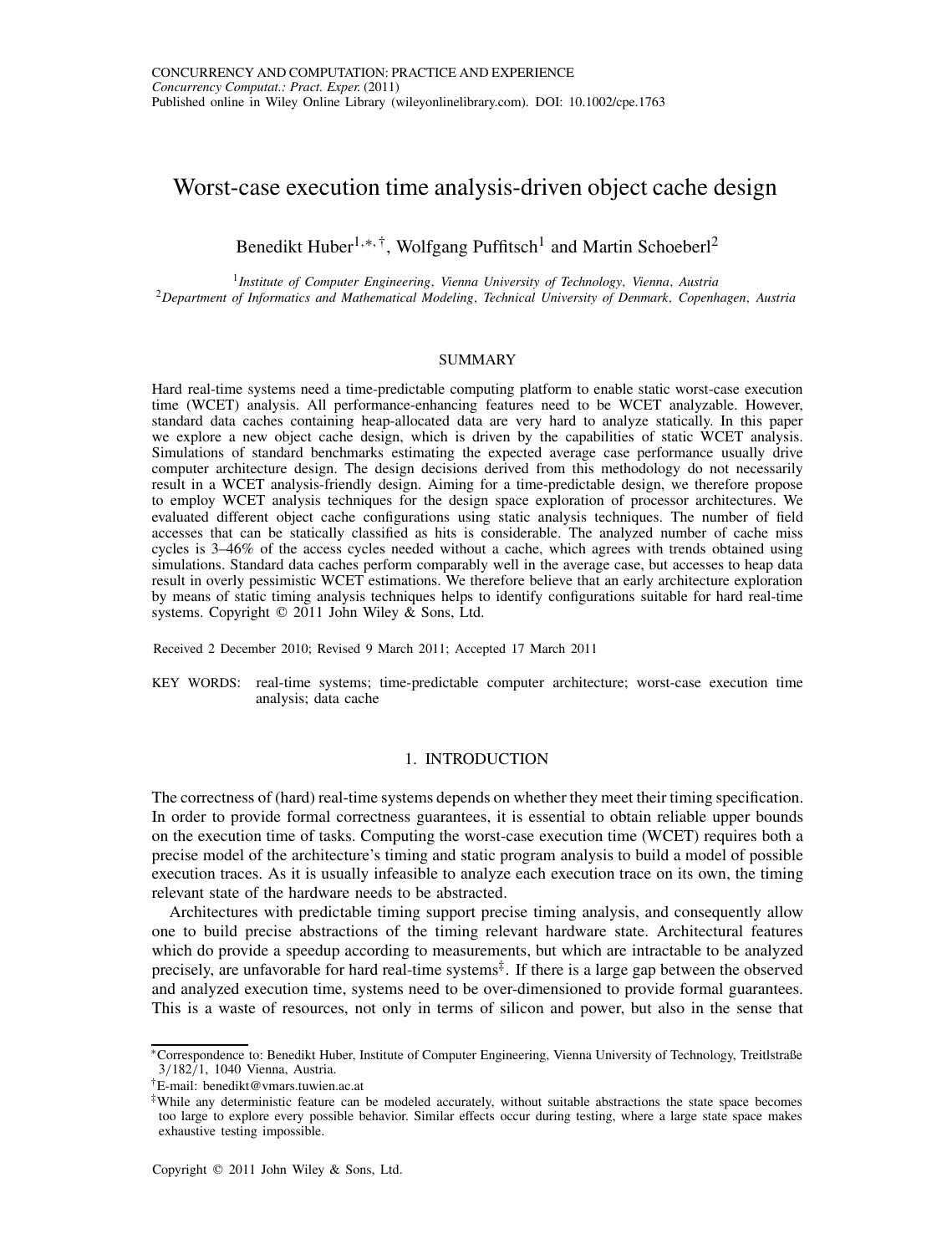unnecessarily complex timing models are difficult to build and verify. Moreover, if static analysis is not able to provide tight bounds, the chances that relevant industries accept formal timing verification methods are decreased.

In order to build predictable architectures, static WCET analysis should be performed in an early stage of the architecture's design, in the same way benchmarks provide guidelines for building architectures that perform well in average case measurements. In this paper, we discuss this methodology on the example of a data cache designed for predictability, the *object cache*. Common organizations of data caches are difficult to analyze statically for heap-allocated data. Standard data caches map the address of a datum to some location in the cache. But inferring the address of heap-allocated data is very difficult: The address assigned to an object depends on the allocator state and the allocation history. As data might be shared between threads, the address is not necessarily in control of the analyzed task. Furthermore, in the presence of a compacting real-time garbage collector, the address is modified during the object's lifetime. For standard caches it is therefore intractable to determine to which cache line an object address maps and whether an object is in the cache when accessed. Consequently, it is hard to find suitable abstractions for the state of the cache, and to obtain precise execution time bounds.

For the reasons stated above, object-oriented programming, where memory allocation at runtime is common, is considered problematic for WCET analysis. The analysis of a  $C_{++}$  virtual function dispatch with the WCET tool aiT resulted in cache miss predictions of two dependent memory loads (about 40 cycles on a PowerPC 755 for each miss)<sup>§</sup>. The first memory reference goes into the heap to determine the object type and the second into the virtual function dispatch table. On a standard data cache the address of the first access is unknown and destroys the abstract cache state of one way. The second access is type dependent, and to determine the address, the WCET tool needs exact knowledge of how the compiler organizes virtual function dispatch tables.

Our approach is to enable tight WCET analysis of object-oriented programs by designing a cache architecture that avoids the issues mentioned before. The capabilities of static WCET analysis guide the cache design, instead of the usual way where the WCET analysis has to follow the given hardware design. In this paper, we investigate the design of an object cache with the help of WCET analysis [1]. The object cache caches individual objects; it is addressed with the object reference, which is not necessarily the memory address of the object. The individual words within a cache line are addressed by the field index.

The proposed object cache is fully associative, which implies that the cache analysis does not need to know the address of the object. How does this organization help to increase predictability? Suppose it is known that some method operates on a set of  $k \leq n$  objects, where *n* is the associativity of the object cache. The analysis is now able to infer that within this method, each access to an object field will be a cache miss at most once. With a standard data cache, in contrast, this is difficult without knowing the address of each object and object field accessed.

For the hardware designer, it is important to find a tradeoff between resource usage and performance. For average case performance, the standard methodology is to build a simulator collecting statistics, and run it on a set of benchmarks covering the expected use cases. As can be seen from the example of standard data caches, this will not necessarily lead to an analysis-friendly design. Therefore, we explore another design methodology in this paper, using WCET analysis techniques to investigate a good cache design.

The paper is an extended version of [2]. The additional contributions are:

- A more flexible object cache model, which caches the object address and the type reference, and permits a more fine-grained tradeoff between memory latency and expected spatial locality of field accesses.
- An improved object cache analysis, including a detailed formal description of the dataflow analysis we developed.
- Evidence that in the average case, the split cache architecture including the object cache performs reasonably well compared to a standard data cache.

<sup>§</sup>Private communications with Reinhard Wilhelm.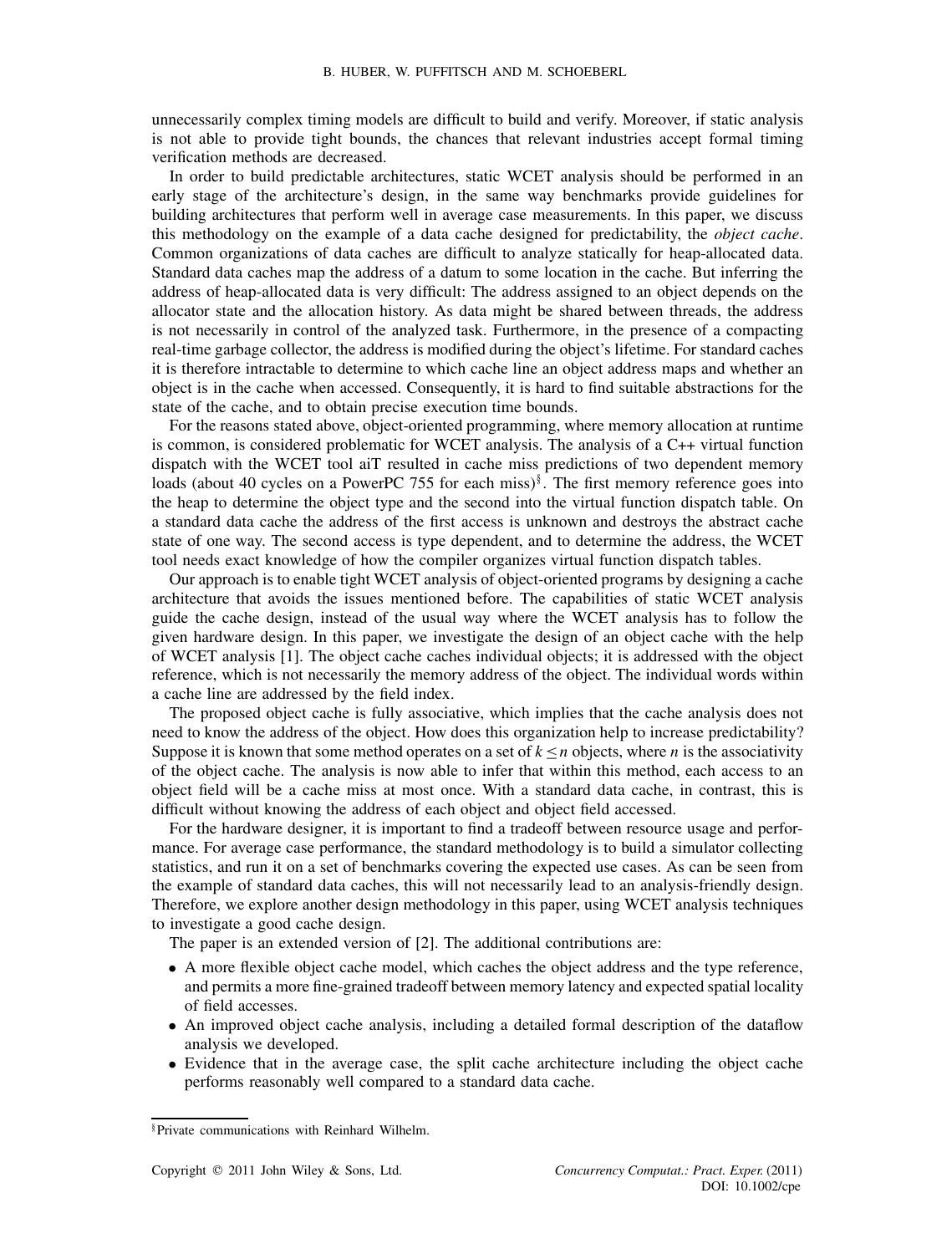In the following section the background and related work on WCET analysis, cache analysis, data cache splitting, object cache organizations, and time-predictable architectures are described. Section 3 introduces the object cache design, and discusses different organizations and the respective benefits. Section 4 presents the static analysis of the object cache's timing relevant behavior. Section 5 introduces the evaluation methodology and presents the set of benchmarks used to evaluate the object cache. The results of the evaluation as well as the implications for our data cache design are presented. Section 6 concludes the paper.

# 2. BACKGROUND AND RELATED WORK

The proposal of a time-predictable object cache and the respective WCET analysis algorithm combines research on data cache analysis, architectures for object-oriented architectures, and the emerging research on time-predictable computer architectures. The following section provides the background on those different, but interrelated research domains.

# *2.1. Worst-case execution time analysis*

Computing the WCET of a piece of code amounts to solving the problem of maximizing the execution time over all possible initial hardware states and execution traces. WCET analysis is concerned with two problems: Identifying the set of instruction sequences that might be executed at runtime (path analysis), and bounding the time needed to execute basic blocks (low-level analysis) [3].

As it is usually intractable to enumerate all possible execution traces, an implicit representation that over-approximates the set of valid execution paths has to be used. The implicit path enumeration technique (IPET) [4] restricts the set of valid paths by imposing linear constraints on the execution frequency of control flow graph edges.

In addition to the representation of all execution traces, the execution time of basic blocks is needed to compute the WCET. To obtain precise timings, the set of possible states of hardware components such as the data cache needs to be restricted. In particular, we need to know how often some access to the cache is a hit or miss.

The most widespread strategy used to calculate a safe WCET bound relies on dataflow analyses and integer linear programming (ILP). It proceeds in several stages: First, the call graph and control flow graph of the task are reconstructed. Several dataflow analyses are run to gather information about the types of objects, values of variables, and loop bounds. This is followed by an analysis of hardware components, most prominently cache and pipeline analyses. Given the WCET of each basic block, and a set of linear constraints restricting the set of feasible execution paths, an ILP solver is used to find the maximum cost. The maximum cost is an upper bound for the WCET. The solution to the ILP problem assigns each basic block an execution frequency. Therefore, one only obtains a set of worst-case paths, and not a single execution trace. For the evaluation of the object cache we adapted the WCET analysis tool WCA [1].

## *2.2. Cache analysis*

With respect to caching, memory is usually divided into instruction memory and data memory. This cache architecture was proposed in the first RISC architectures [5] to resolve the structural hazard of a pipelined machine where an instruction has to be fetched concurrently to a memory access. This division enabled WCET analysis of instruction caches, which is outlined below.

The most common cache architecture for both instruction and data caches are set-associative caches (Figure 1). To determine the cache block that an address refers to, the address is split into the set index, the tag used to identify blocks within one set, and the offset in the cache block. Conceptually, the cache lookup mechanism first selects a cache set depending on the index part of the address, and then updates the cache blocks in that set. The update depends on the tags of the cache blocks in the selected set, and the replacement strategy used. Common replacement strategies are LRU (Least Recently Used), FIFO (First-In First-Out) and Pseudo-LRU. If the block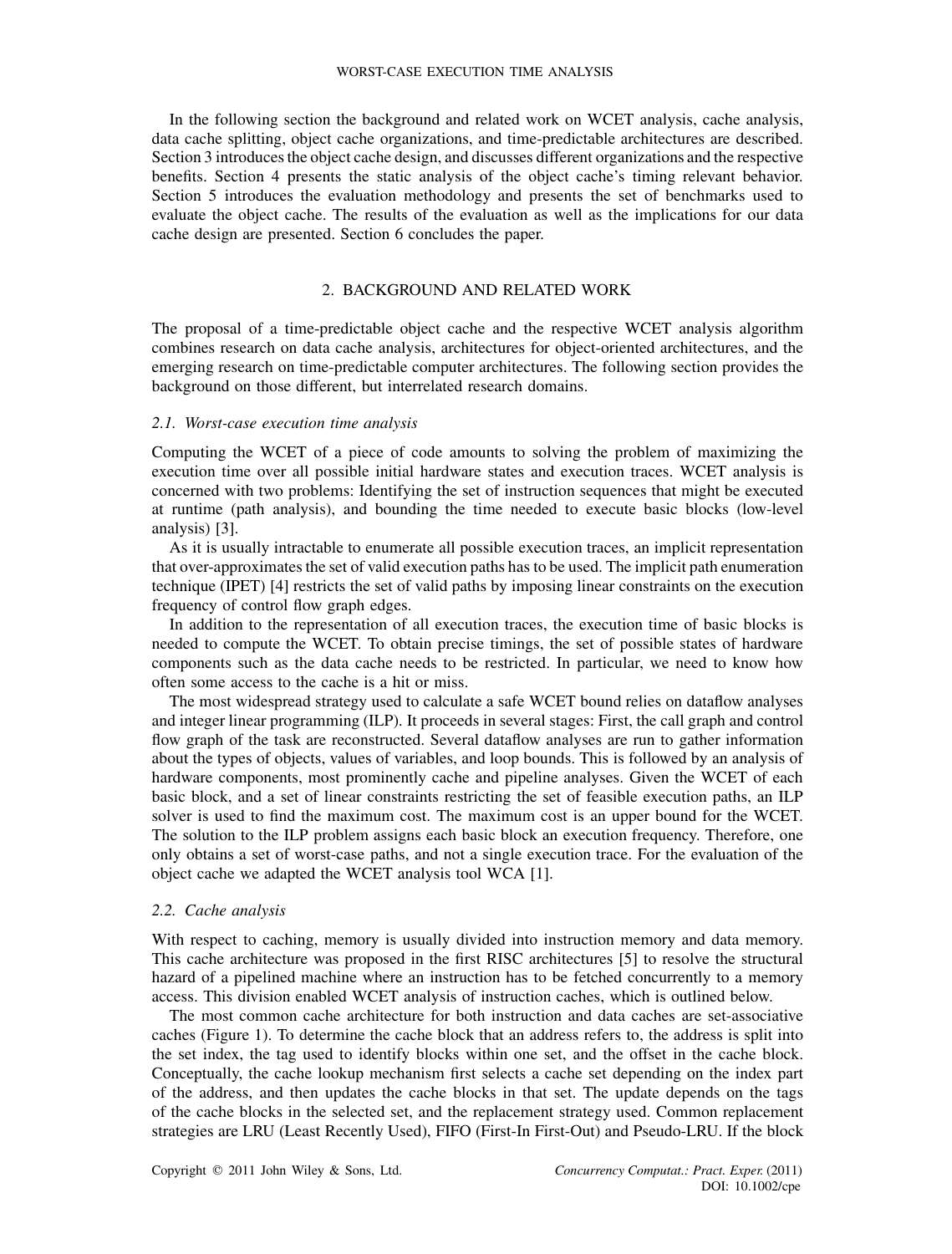

Figure 1. Set-associative cache with *n* ways.

is not in the cache, there is a cache miss, and the corresponding data is loaded from the next level memory. For the purposes of a cache analysis, a direct-mapped cache can be understood as a set-associative cache with only one way.

A commonly used framework for the low-level timing analysis of set-associative instruction caches is cache hit*/*miss classification (CHMC), which determines whether a memory access at some point of execution is a cache hit, a cache miss, or cannot be classified [6]. The information necessary for this classification is provided by a preceding dataflow analysis. The abstract cache state used in the dataflow analysis for LRU caches assigns each cache block a minimum and maximum *age*. When a block is accessed, it has age 0, and after accessing *k* distinct other blocks its age is *k*. The information from different predecessors has to be merged at join points. For caches, this amounts to taking the union of cache blocks that may be in each set, and the intersection of blocks that must be in one set, i.e. the minimum and maximum of all ages, respectively. If at some program point, the block corresponding to an accessed address has an age less than the associativity of the cache, it is safe to assume that the access will always be a cache hit.

The CHMC technique works well for LRU instruction caches, as it is always known statically which cache block an instruction corresponds to. Detecting cache hits due to the spatial locality of instructions mapping to the same cache block is easy: When an address in the same cache block has been accessed before, the age of the cache block in the abstract cache state is zero. In order to classify all but the first access to an instruction in a loop as cache hit, the first iteration of the loop body is treated separately (virtual loop unrolling).

However, if the exact address accessed by an instruction is unknown, cache analysis, and especially hit*/*miss classification, becomes more difficult and less precise.

- 1. If the exact memory address is unknown, we do not know which cache block is actually accessed. Therefore, one cannot predict whether one particular cache block is loaded into the cache or not due to the access.
- 2. If the address is unknown, it is not possible to determine which cache set was actually affected. In any of the affected cache sets, the oldest block might be evicted from the cache.

For the first issue, consider a sequence of accesses where it is only known that each address is within a certain range. An example would be a series of array accesses where the index is unknown to the static analysis. In this case, the cache hit*/*miss classification cannot be applied; as it is unknown which of the accesses will be a cache hit. However, given a sufficiently large cache, it is possible to infer that every cache block belonging to the array will be loaded at most once. If a cache block is loaded at most once during execution, it is said to be persistent. Therefore, so-called persistence analysis is better suited to data caches than CHMC. It is only applicable however, if a precise hit*/*miss classification is not absolutely necessary for pipeline analysis. Therefore, the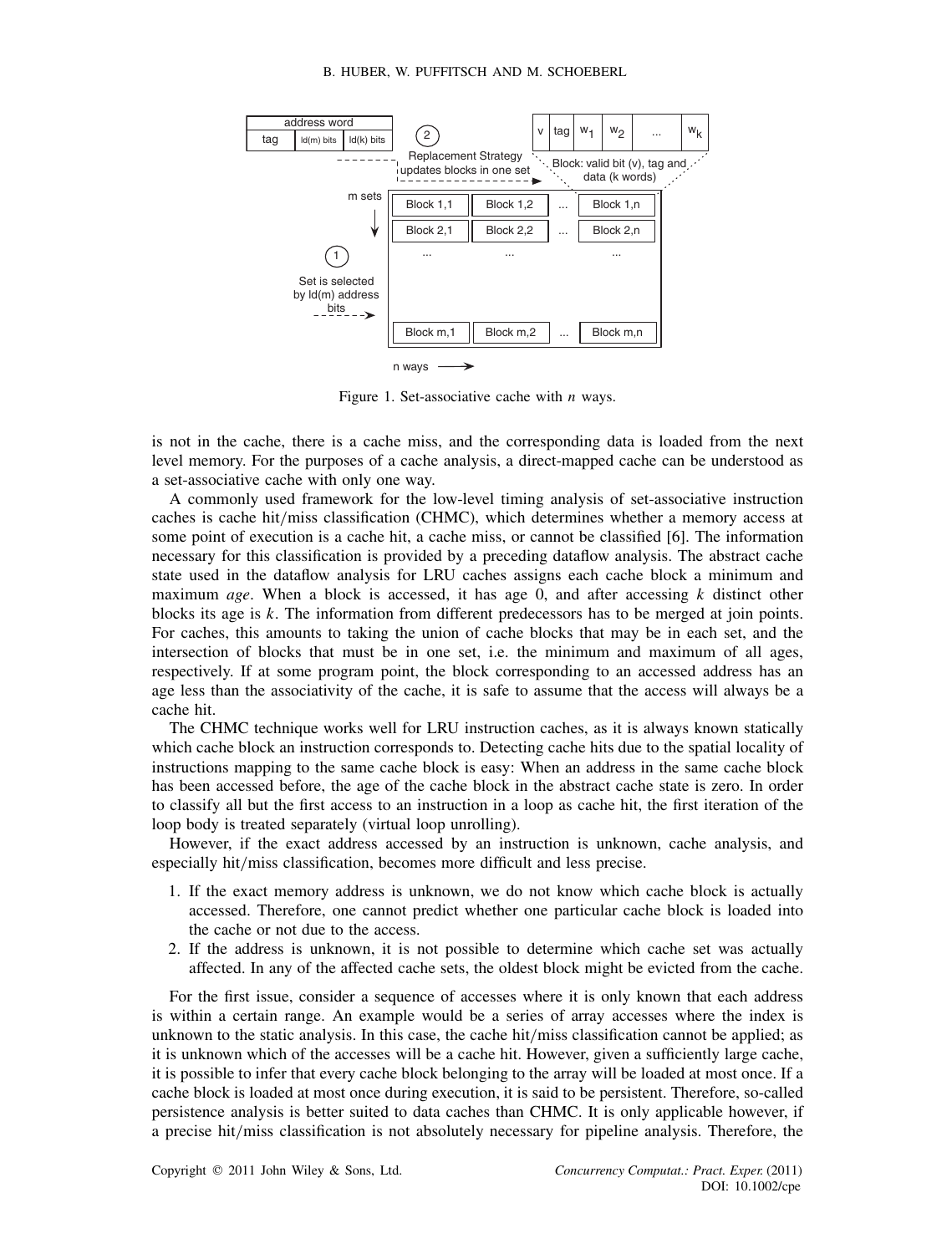architecture used has to be *timing compositional* [7]. That means that the architecture has no timing anomalies or unbounded timing effects [8].

As cache blocks are rarely persistent throughout the execution of the whole program, one is usually interested in local persistence with respect to a program fragment, or scope. To this end, the scope graph [9] of a program is traversed, performing persistence analyses for each scope of interest. One possible choice for scopes are methods—in this case the scope graph is equivalent to the call graph of the program.

The second issue is difficult to solve from the analysis side. If there are *n* accesses to data where the address is not known statically, any cache block in an *n*-way set-associative cache might have been evicted, and we cannot tell which one. From the analysis' point of view, only one cache set of an *n*-way set-associative cache is useful when all addresses are unknown.

State-of-the-art WCET analysis tools, such as AbsInt's aiT, consider accesses to heap-allocated data as unknown addresses. For a four-way associative cache all information about the cache content is lost after accesses to four unknown addresses. Unknown addresses remain unknown; no symbolic tracking is implemented in aiT<sup>¶</sup>. Therefore, nothing comparable to our proposed object cache analysis is implemented in aiT. We are not aware of any implementation of symbolic address tracking in the other available WCET analysis tools.

To improve data cache analysis in the presence of unknown memory addresses, Lundquist *et al.* [10] suggest to distinguish between unpredictable and predictable memory accesses. If an address cannot be resolved at compile time, accesses to that address are considered as unpredictable. Those data structures that might be accessed by unpredictable memory accesses are marked for being moved into an uncached memory area. This idea complements our split cache design, as the knowledge within the compiler can be used to redirect accesses to different caches instead of just redirecting data structures to an uncached memory area. Vera *et al.* [11] lock the cache during accesses to unpredictable data. The locking proposed there affects all kinds of memory accesses though, and therefore is necessarily coarse grained.

# *2.3. Split cache design*

In the former work we have argued that data caches should be split into different memory type areas to enable WCET analysis of data accesses [12, 13]. We have shown that a Java virtual machine (JVM) accesses quite different data areas (e.g. the stack, the constant pool, method dispatch table, class information, and the heap), each with different properties for the WCET analysis. In Java, the type of the memory area for load and store instructions can be inferred from the bytecode (e.g. putfield versus putstatic), and the implementer of a JVM can choose how these bytecodes are translated into machine code.

For some areas, the addresses are known statically; some areas have type dependent addresses (e.g. access to the method table); for heap-allocated data the addresses are only known at runtime. As argued before, using parts of the address to lookup the cache set is pointless if a significant fraction of accessed addresses are unknown to the static analysis. In contrast, accesses to areas with statically known addresses can be classified as hits or misses even for simple direct-mapped caches.

Splitting the cache for different data areas simplifies the static analysis and allows for more precise analysis results. For most data areas standard cache organizations are a reasonable fit. Only for heap-allocated data we need a special organization—the object cache for objects and a solution that exploits the spatial locality of arrays. The mapping of accesses to the individual caches of the split cache is known statically, which simplifies the design of the hardware and static WCET analysis. From the processor core's point of view, the caches can be treated as if they were unrelated; only a relatively simple multiplexing*/*demultiplexing unit is needed to merge the memory accesses from the caches. The focus of this paper is on the WCET analysis-driven exploration of the object cache organization and the tradeoffs between size and analyzable hits.

<sup>¶</sup> Private communications with Christian Ferdinand.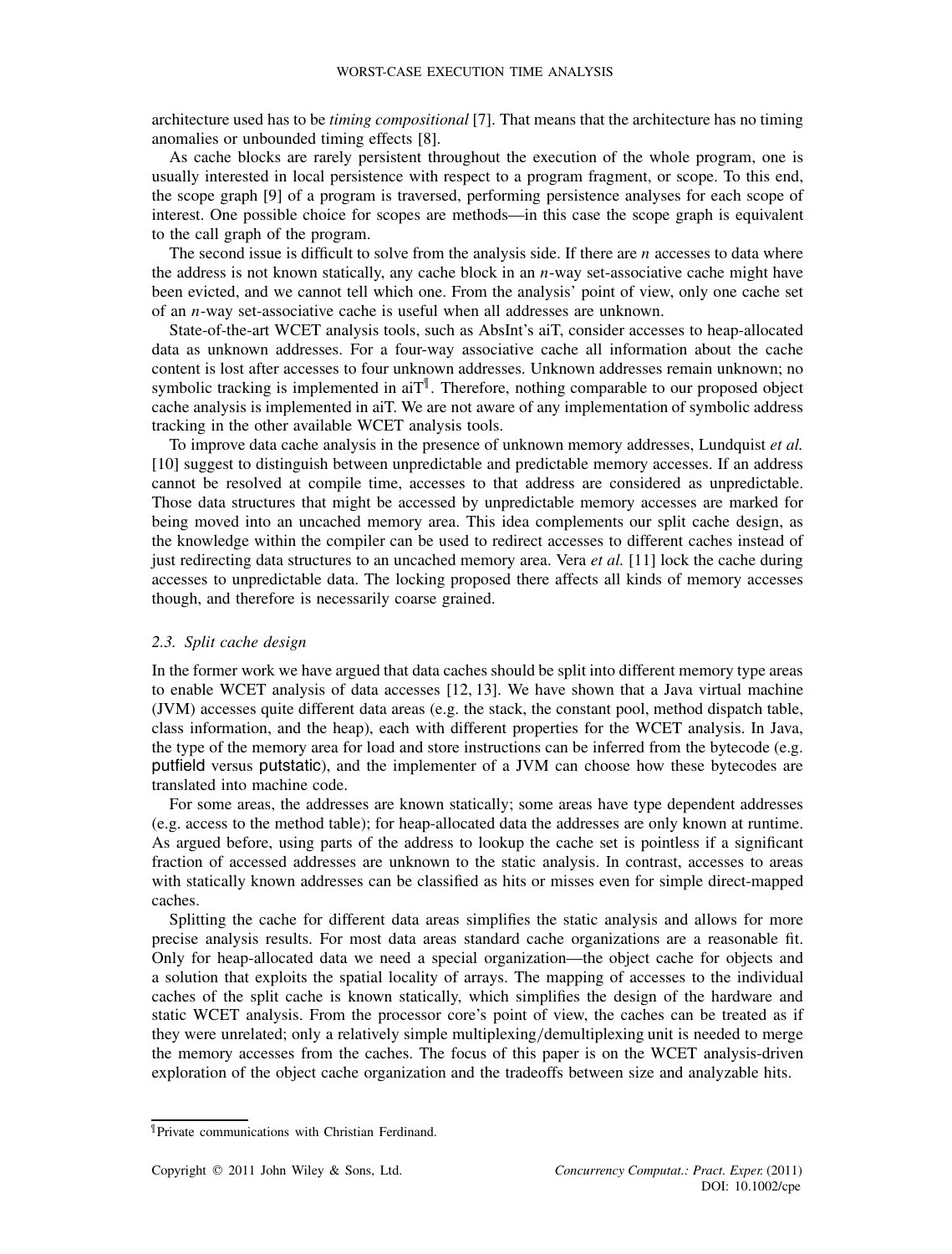## *2.4. Object caches*

One of the first proposals of an object cache [14] appeared within the Mushroom project [15]. The Mushroom project investigated hardware support for Smalltalk-like object-oriented systems. The cache is indexed by a combination of the object identifier (the handle in the Java world) and the field offset. Different combinations, including xoring of the two fields, are explored to optimize the hit rate. The most effective hash function for the cache index was the xor of the upper offset bits (the lower bits are used to select the word in the cache line) with the lower object identifier bits. When considering only the hit rate, caches with a block size of 32 and 64 bytes perform best. However, under the assumption of realistic miss penalties, caches with 16 and 32 bytes block size result in lower average access times per field access. This result is a strong argument against just comparing hit rates.

A dedicated cache for heap-allocated data is proposed in [16]. Similar to our proposed object cache, the object layout is handle based. The object reference with the field index is used to address the cache—it is called virtual address object cache. Cache configurations are evaluated with a simulation in a Java interpreter and the assumption of 10 ns cycle time of the Java processor and a memory latency of 70 ns. For different cache configurations (up to  $32 \text{ kB}$ ) average case field access times between 1.5 and 5 cycles are reported. For most benchmarks the optimal block size was found to be 64 bytes, which is surprisingly high for the relatively low latency (seven cycles) of the memory system.

Wright *et al.* propose a cache that can be used as object cache and as conventional data cache [17]. To support the object cache mode the instruction set is extended with a few object-oriented instructions such as load and store of object fields. The object layout is handle based and the cache line is addressed with a combination of the object reference (called object ID) and part of the offset within the object. The main motivation of the object cache mode is in-cache garbage collection of the youngest generation.

The object caches proposed so far are optimized for average case performance. It is common to use a hash function (xoring part of the object identifier with the field offset) in order to equally distribute objects within the cache. However, this hash function defeats WCET analysis of the cache content. In contrast, our proposed object cache is designed to maximize the ability to track the cache state in the WCET analysis.

#### *2.5. Time-predictable computer architecture*

The object cache, and the WCET analysis supporting it, is part of the research on timepredictable computer architectures [18]. This research field gets momentum as WCET analysis of modern processor architecture is getting almost impractical. Edwards and Lee argue: 'It is time for a new era of processors whose temporal behavior is as easily controlled as their logical function' [19].

Heckmann *et al.* [20] suggest the following restrictions for time-predictable processors: (1) separate data and instruction caches; (2) locally deterministic update strategies for caches; (3) static branch prediction; and (4) limited out-of-order execution. The authors argue for restriction of processor features of processors for embedded systems. Extending on this proposal we want to actively add time-predictable features, such as the object cache, to the restricted processor.

At Berkeley the concept of a precision timed (PRET) architecture is developed [21, 22]. The PRET is a multi-threaded RISC pipeline with scratchpad memories, time-predictable access to DRAM by assigning each thread a dedicated bank in the memory chips, and a deadline instruction to enforce cycle accurate timings of program sections and I*/*O accesses.

Whitham and Audsley work on time-predictable out-of-order processors [23] and on a scratchpad memory management unit (SMMU) [24]. Virtual traces allow static WCET analysis and constrain the out-of order scheduler of the CPU to execute deterministically. The SMMU manages pointer redirection (similar to Java handles) to simplify the usage of scratchpads instead of caches.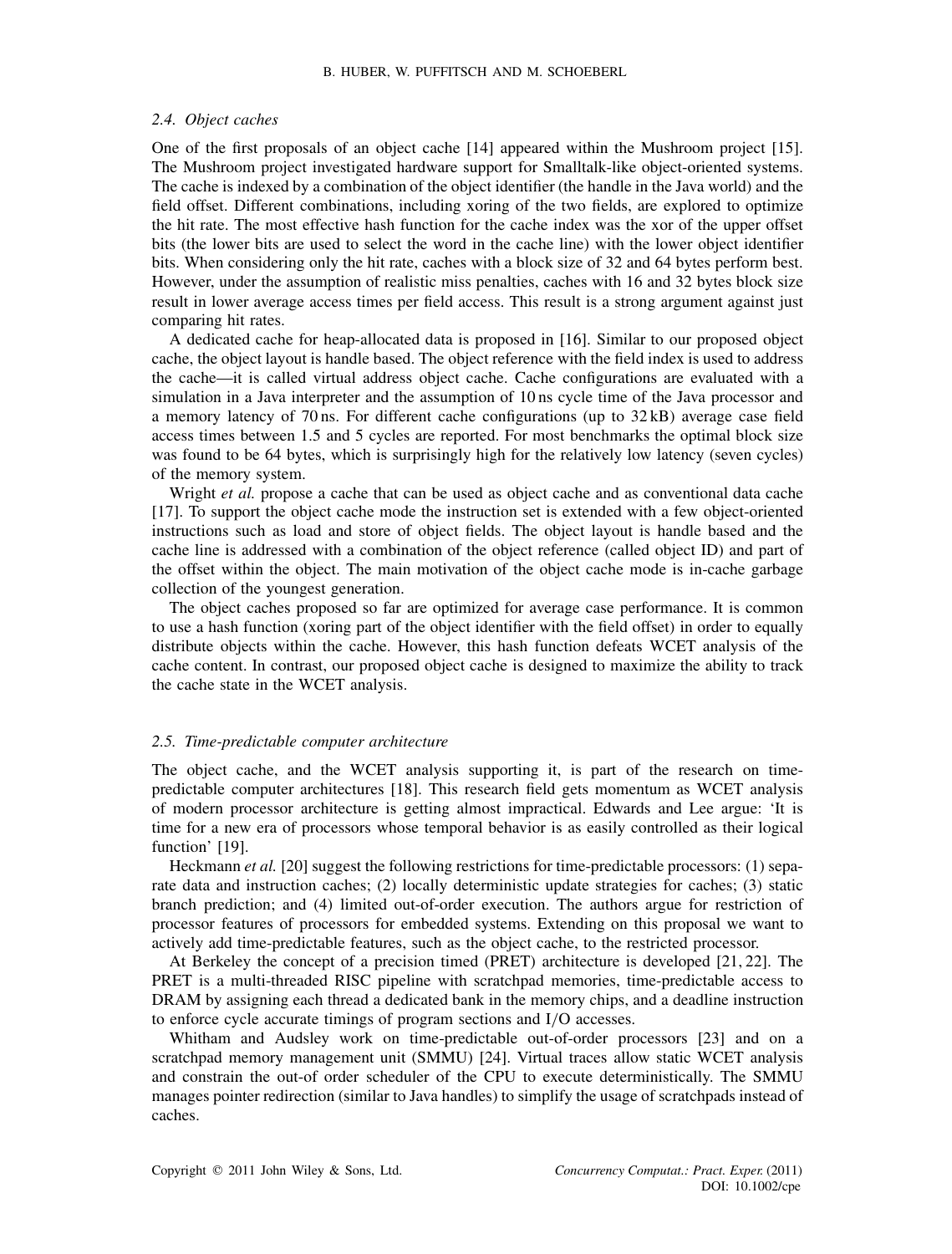# 3. THE OBJECT CACHE

The object cache architecture is optimized for WCET analysis instead of average case performance. Therefore, the design has to take into account the capabilities of WCET analysis in general and cache analysis in particular. Typically, objects are dynamically allocated and have unknown addresses. As detailed in Section 2, unknown addresses are mapped to a single set in the cache analysis; having more than one set would not provide any benefits. Consequently, the cache contains only a single set, or in other words, it is a fully associative cache.

As high associativity is expensive in terms of hardware, the number of objects that can be cached is limited. However, caching a larger number of words per object is relatively cheap.

References in Java are often thought of as pointers, but are actually higher level constructs. The concrete implementation of the Java virtual machine has the freedom to decide on the implementation and the meaning of a reference. Two different implementations of object references are common: either directly pointing to the object store or using an indirection to point to the object store. This indirection is commonly named *handle*. With an indirection, relocation of an object by the garbage collector is simple, because only a single pointer needs to be updated. For a real-time JVM, where compaction of the heap is mandatory, such an organization is preferable. The indirection increases the number of memory accesses, and must be handled efficiently to provide good performance.

In our system, the tag memory contains references, i.e. pointers to the object handle, and not the effective address of object fields, which is a key difference to conventional caches. This also makes it possible to resolve the handle indirection efficiently in case of cache hits. In case of a cache hit, the cost for the indirection is zero—the address translation has already been performed. To some degree, the object cache is similar to virtually addressed caches, except that the cache index for the object cache is unique and therefore there is no need to handle aliasing.

With regard to the amount of cache memory that is associated with each object, several design decisions have to be made. First, the amount of data that can be cached per object is limited, and a tradeoff has to be found between implementation cost and cache performance. Second, as the size of the memory per object is limited, one has to decide how the fields for objects that are too large to fit completely into the cache are treated. Third, the policy for filling the cache has to be chosen.

Regarding the filling of cache lines, there are several possible solutions. One solution would be to load individual words into the cache upon cache misses. This requires valid flags for each word and minimizes the amount of data that is loaded into the cache. On the other end of implementation choices, one could fill the whole per-object memory, treating it as a single cache line. While this increases memory traffic, it is potentially beneficial for memories with high bandwidth but a long latency for accessing the first word. In between these extremes, it is also possible to fill the cache in bursts of several words, similar to conventional caches. The optimal fill size depends on the properties of the main memory and the spatial locality of object field accesses. As shown in the evaluation, field accesses benefit primarily from temporal locality and only little from spatial locality.

The object cache is organized to cache one object per cache way. If an object needs more space than available in one way, fields with higher indices are either not cached at all, or cached in a wrap-around manner, replacing other fields of the same object. While the second solution could enable the exploitation of locality at different field indices, it also complicates the cache design. For a direct-mapped organization of individual cache lines of an object an additional tag field for the individual fields (or blocks of fields) would be necessary. This design would result in another cycle for the access of a cached field. We decide to optimize the design for the common case of small objects and leave fields at higher indices uncached. In order to minimize bypassing of uncached fields, the object layout may be optimized such that heavily accessed fields are located at lower indices.

Figure 2 shows the conceptual organization of the object cache. It has an associativity of *n* and can consequently cache up to *n* objects. Unlike conventional caches, where the effective address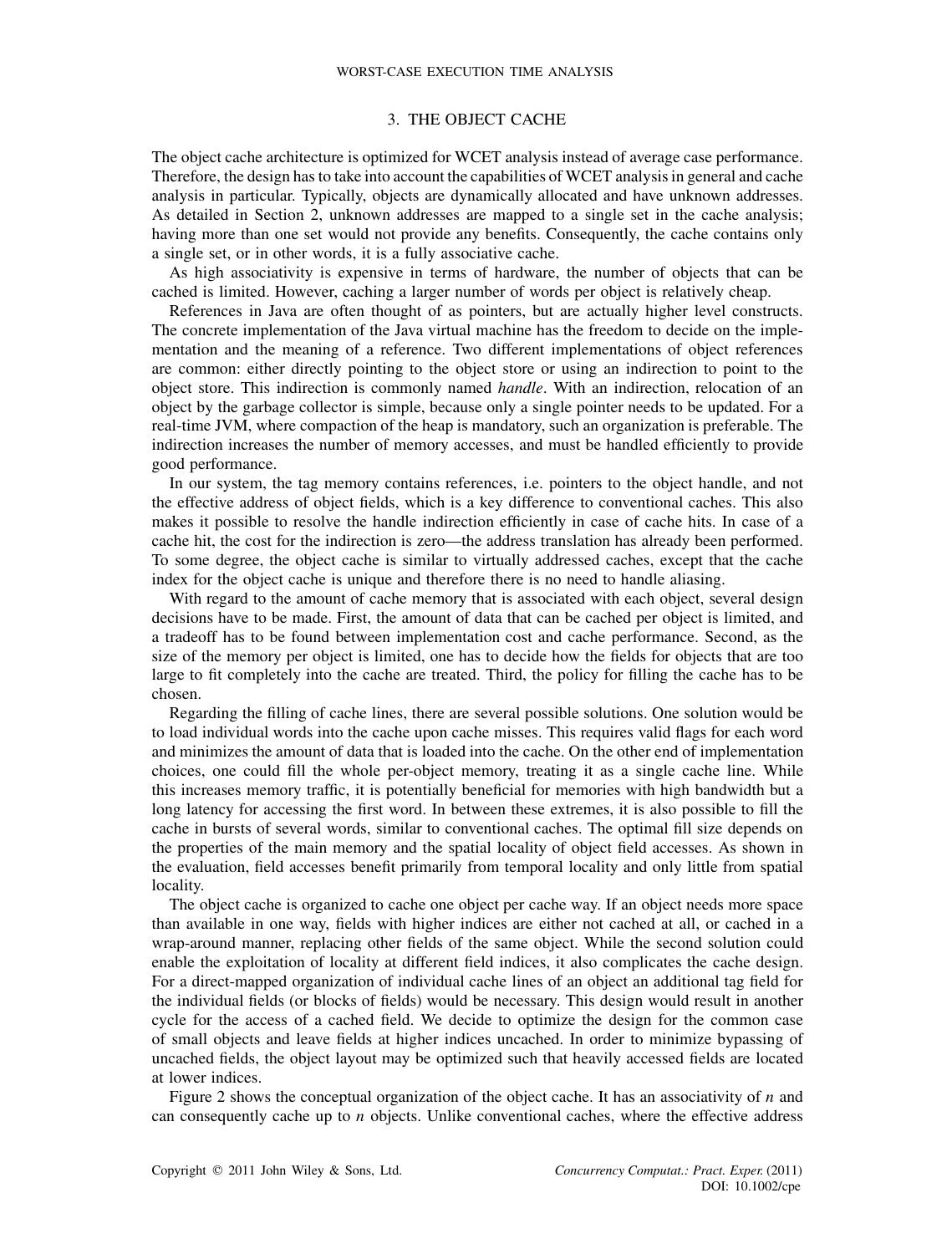

Figure 2. Object cache caching the first  $m \times k$  words of an object.

determines the placement of data in the cache, the object cache uses the reference to determine the way, and the field offset to determine the cache block and word index within the block. For each object, the effective object address and some metadata are cached; in our case, the metadata consists only of the type information pointer. The cache contains *m* blocks consisting of *k* words for each object. The choices for *m* and *k* depend on the overall cache size and the cache fill policy. For example, when caching 16 words for each object and filling the cache in bursts of four words, both *m* and *k* equal 4.

As for any cache, it also has to be decided whether writes are handled with a write-back or a write-through policy. In a recent paper [7] it has been explained that write-back caches are handled in WCET analysis as follows: on a cache miss it is assumed that the cache line that needs to be loaded is dirty and needs to be written back. The current WCET analysis tools do not track the dirty bit of a cache line. Therefore, write-back caches add considerable conservatism to the WCET analysis results. Heeding this insight, we chose to organize the cache as write-through cache. Furthermore, a write-through cache simplifies the cache coherence protocol for a chip multiprocessor (CMP) system [25]. In the evaluation, we assume that the cache line is not allocated on a write.

The object cache is used only for objects and not for arrays. This is because arrays tend to be larger than objects, and their access behavior rather exposes spatial locality, in contrast to the temporal locality of accesses observed for objects. Therefore, we believe that a cache organized as a small set of prefetch buffers is more adequate for array data. As arrays usually have a layout similar to objects, it would however be possible to use the object cache for small arrays as well.

The object cache is intended for embedded Java processors such as JOP [26], jamuth [27], or SHAP [28]. Within a hardware implementation of the Java virtual machine (JVM), it is quite easy to distinguish between different memory access types. Access to object fields is performed via bytecodes getfield and putfield; array accesses have their own bytecode and also accesses to the other memory areas of a JVM. The instruction set of a *standard* processor contains only untyped load and store instructions. In that case a Java compiler could use the virtual memory mapping to distinguish between different access types.

As a result of the WCET-driven evaluation of the object cache, it has been implemented within JOP [29]. The cache size (associativity) and the number of fields per cache line are configurable via constants in a VHDL file. Average case measurements in the hardware show the same trend as the WCET based analysis: a medium associativity and relatively short cache lines are enough to cache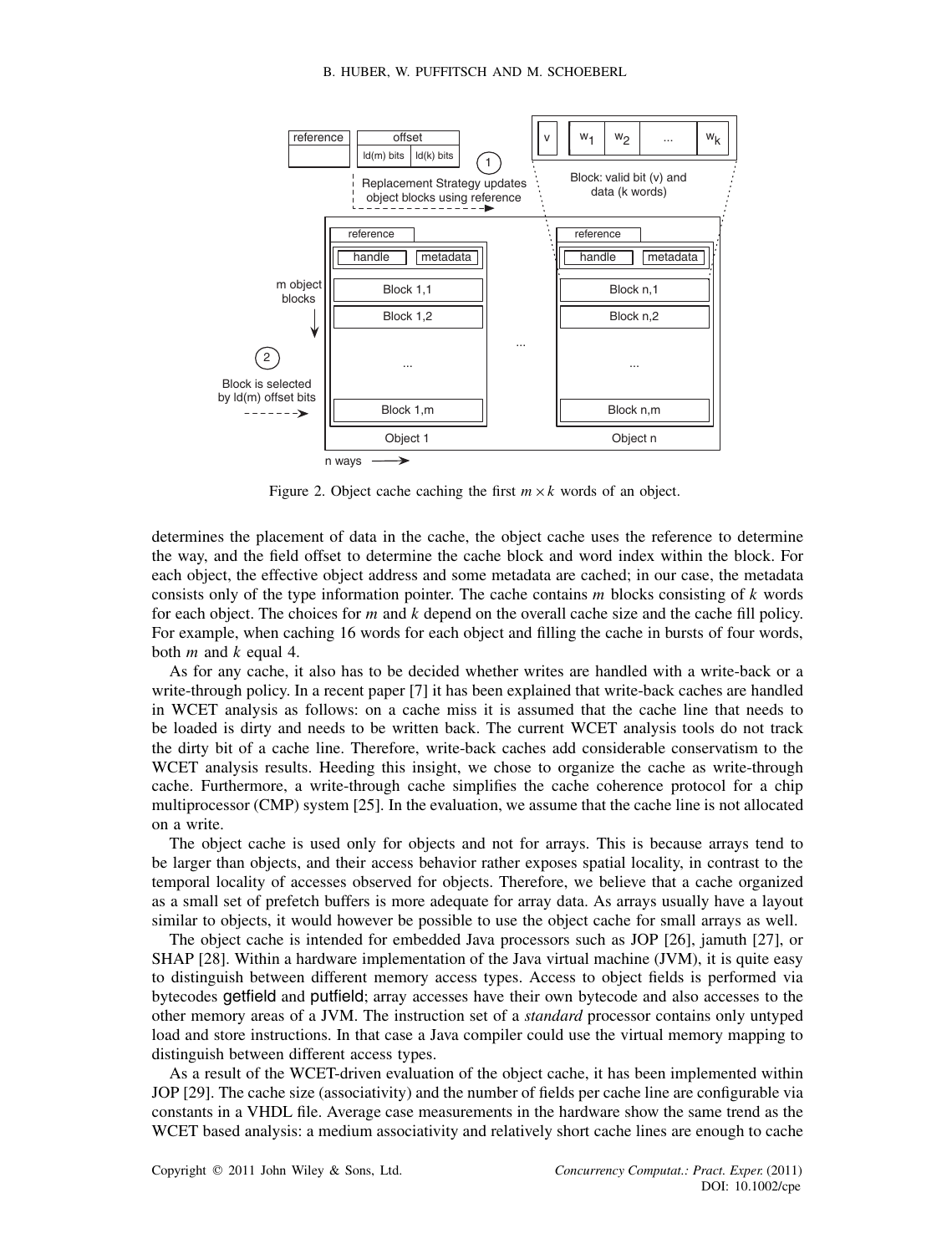#### WORST-CASE EXECUTION TIME ANALYSIS

most object data. Full associativity for the object cache lines is expensive in hardware (e.g. the logic needed for 64 ways is almost as much as needed for the processor core). A configuration of four ways and a line size of 16 fields is found to be a good tradeoff between performance improvement and resource consumption. For an object-oriented benchmark, such as the *Lift* application that is used in the evaluation section, the average case performance increases by 14% for a single processor and by 23% for an eight core CMP system. Non-object-oriented benchmarks do not benefit from the object cache. The 4-way, 16 fields per line cache configuration consumes less than 10% of the full processor design.

## 4. OBJECT CACHE ANALYSIS

The object cache analysis is the basis for the design choices in the implementation of a timepredictable object cache. It relies on a dataflow analysis, which computes the set of possible referenced objects for each field access. As dataflow analyses abstract the actual program, we do not always know the exact object a variable points to, but only have a set of objects that the variable *may point to* at hand. Therefore, we perform a persistence analysis instead of a hit*/*miss classification.

A particularly simple criterion for persistency in an object cache with associativity *n* is that at most *n distinct* objects are accessed within one scope. The main challenge for the analysis is thus to identify the number of distinct objects possibly accessed in a scope. The persistence analysis is run for each scope of interest. Persistence in a larger scope subsumes persistence in subsets of that scope. Therefore, we traverse the call graph of the program to be analyzed, and try to prove that all objects in the traversed scopes are persistent. If we succeed, we skip the investigation of the sub-scopes.

Our persistence analysis aims to show that, within one specific program scope, one particular cache block *never* leaves the cache once it is loaded. This is in contrast to persistence analyses based on dataflow frameworks [30], where they aim to compute precise abstraction of the cache state *for each program point*. According to our observations, the latter problem is much harder for data caches. Furthermore, with *classic*, dataflow-oriented cache analyses, the FIFO replacement policy is problematic, and results in less classified hits than the LRU replacement policy [31]. With the form of persistence analysis we use, it is irrelevant whether the replacement policy is LRU or FIFO.

The object cache analysis performs three steps for each scope: First, we assign each variable of reference type a set of symbolic object names it may point to. Each name corresponds to one object on the heap. Second, we try to prove that at most *n* distinct objects are referenced during one execution of that scope. If this is the case, we add, as final third step, constraints to the IPET problem, restricting the cache miss cost for the object cache.

We illustrate the object cache analysis using the small example in Listing 1. In this example, there are two root objects possibly accessed in this method: datap, which is passed as a parameter, and the instance variable this.syncp. At the end of the if-then-else statement, packet either points to the object named datap or to syncp. Next, the buffer packet.buf, i.e. either datap.buf or syncp.buf, is modified. Finally, the method dispatch table of linkLayer is accessed, passing either datap or syncp to the method enqueue(). For the sake of simplicity, we assume that enqueue() does not access any objects other than linkLayer and the one passed as a parameter.

In summary, the following objects are accessed once during a single execution of header(): datap, this, this.linkLayer and either datap.buf or syncp.buf. Now assume that header() is invoked *n* times in a row with the same object datap as parameter, but with different values of datap.prot. The analysis will infer that at most those five objects are accessed. In an eight-way object cache with FIFO or LRU replacement, it follows that none of the objects will be evicted from the cache once loaded, i.e. they are persistent. The way the cache is designed, we also know that each cache block accessed needs to be loaded at most once.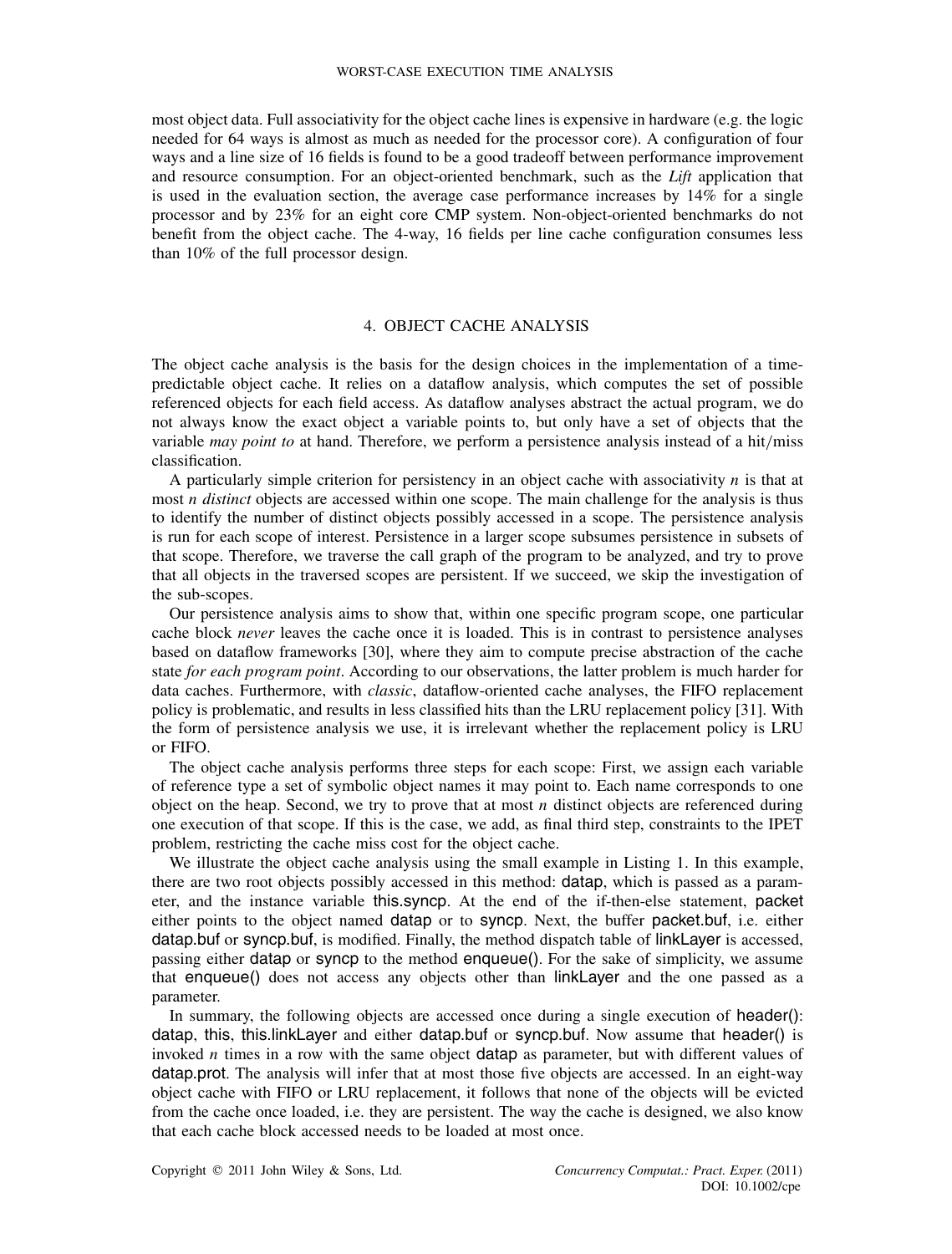```
public void header ( Packet datap )
{
  Packet packet ;
  if (datap.prot == SYNC) { packet = this.syncp; }
  else { packet = datap; }
  packet.buf[0] = 0x45000000 + packet.len;linkLayer.enqueue(packet):
}
```
Listing 1: Object analysis example.

The rest of this section explains the details of the dataflow analysis, the technique used to count the maximum number of distinct objects accessed in a scope, and how to extend the IPET formulation to restrict the cache miss costs.

## *4.1. Dataflow analysis for the object cache*

In our analysis framework, we first perform a receiver type analysis, which computes an approximation to the set of virtual methods possibly invoked at some instruction. Next, we perform a value analysis, which tries to restrict the set of possible values of (integer) variables, and a loop bound analysis, which restricts the number of loop iterations. All analyses are call context sensitive, so invocations from different call sites can be distinguished. Furthermore, for WCET analyzable programs, the maximum number of times an instruction is executed within a scope is always known—otherwise it would be impossible to infer any WCET bound at all. If the dataflow analysis fails to infer loop bounds, they have to be provided by means of manual annotations.

The dataflow analysis for the object cache is a *symbolic points-to analysis*, run for each scope of interest. The analysis assigns a set of object names to each variable with reference type. The name of an object is represented by an access path [32], consisting of a root name, and a sequence of field names or indices. We write *n. f* to denote the symbolic name obtained by appending the field *f* to the object name *n*. Examples of access paths are anObject, this.f1.f2 and staticField.f1.0.

The root names used in the analysis of a virtual method include the implicit this parameter, the names of the reference type parameters passed to the method, and the names of all static fields with reference type that may be accessed when executing the method. The special name  $\top$ , denoting the union of all names, is assigned to an object if either the analysis is not able to infer a meaningful set of object names, or the number of names exceeds a fixed threshold.

The domain of the dataflow analysis is a pair  $\langle \mathcal{P}, \mathcal{A} \rangle$ . The first component,  $\mathcal{P}$ , is a mapping assigning access paths to variables. It models which variables may point to which objects, but does not take dependencies due to the mutation of references into account. This is achieved by introducing a second component,  $\mathscr{A}$ , which keeps tracks of fields or array elements that are modified during the execution of the analyzed scope. The join function  $\sqcup$  for this dataflow domain

$$
\langle \mathscr{P}', \mathscr{A}' \rangle \!=\! \langle \mathscr{P}_1, \mathscr{A}_1 \rangle \!\sqcup\! \langle \mathscr{P}_2, \mathscr{A}_2 \rangle
$$

is defined as the pointwise union of  $\mathcal{P}_1$  and  $\mathcal{P}_2$ , and  $\mathcal{A}_1$  and  $\mathcal{A}_2$ , respectively.

$$
\mathcal{P}'(x) = \mathcal{P}_1(x) \cup \mathcal{P}_2(x)
$$

$$
\mathcal{A}'(x) = \mathcal{A}_1(x) \cup \mathcal{A}_2(x)
$$

*Definition of the transfer functions affecting*  $\mathcal P$ . If a reference pointing to a constant, for example a string literal (ldc), is assigned to a variable,  $\mathcal P$  maps the variable to the singleton set containing the name for the constant (Equation (1)). If a null pointer, i.e. a value which cannot be dereferenced, is assigned to a variable, the set of object names the variable may point to is empty (Equation (2)).

Equation (3) defines the transfer function for accessing the field of an object (getfield). The field name is appended to all access paths associated with the dereferenced variable. The union of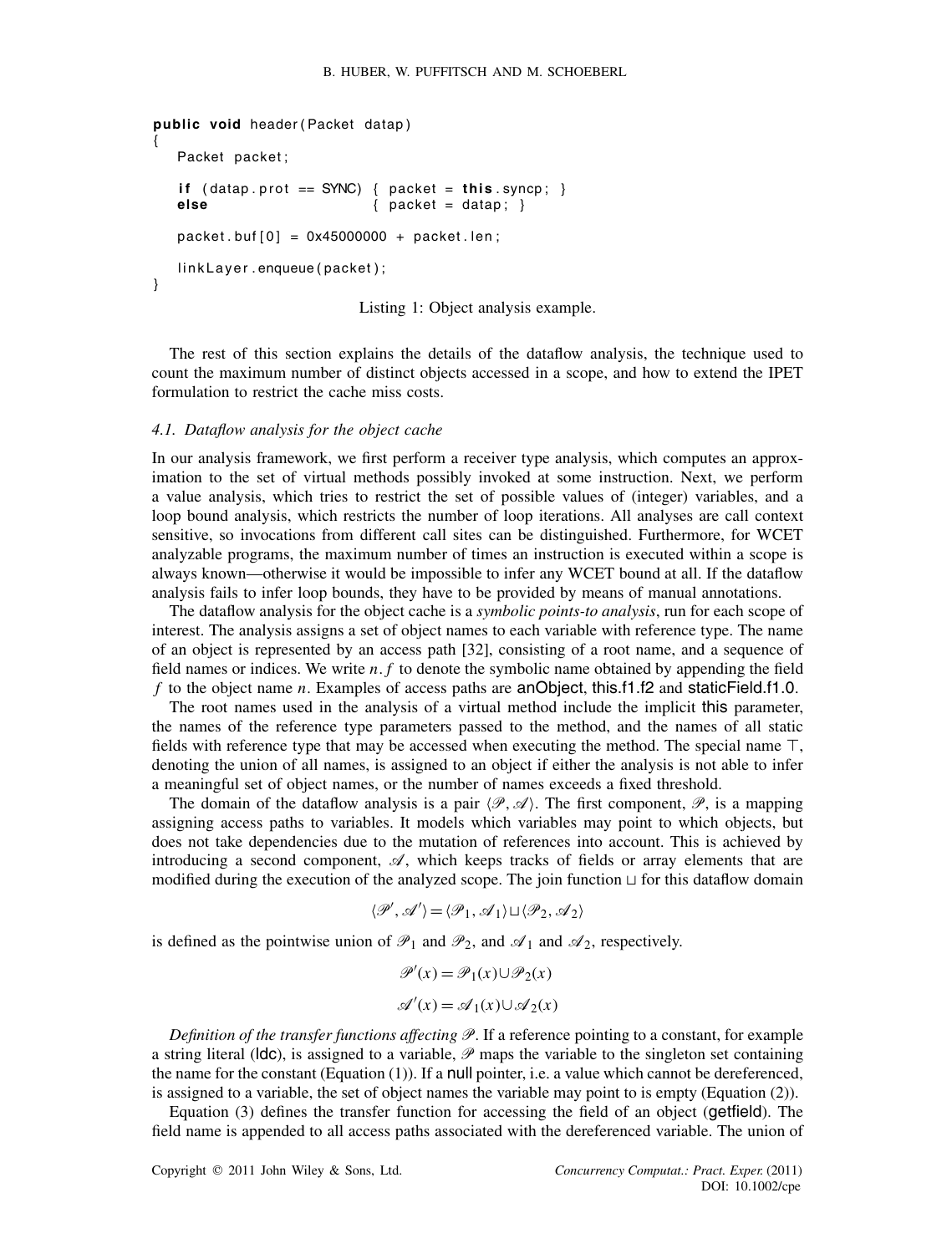```
public static void f (Packet p1, Packet p2)
{
   Packet x = p1:
  x. link. reset ();
   p2. link = p2. prev. link;
   Packet y = p1;
  y.link.reset();
}
```
Listing 2: Aliasing example.

this set and of all objects the field may point to due to aliasing is assigned to the left-hand side variable.

For an aaload instruction, which loads a reference from an array, the result depends on the possible values of the index in the analyzed scope. If the index *i* is known statically, or if the value analysis computes a reasonably small interval for the possible values of the index at the analyzed instruction, all possible indices are appended to all possible source objects (Equation (4)). The resulting object set is merged with the objects the array may contain due to aliasing. If the interval for the index is too large, or unknown within the analyzed scope,  $\top$  is assigned to the variable.

For instructions allocating new objects (new), we need to assign an otherwise unused object name to the variable. To this end, we use our WCET analyzer's information about the maximum number of times the new instruction is executed within the analyzed scope. If a new instruction is executed at most *n* times ( $f(loc) < N$ ), then *n* object names, obtained by appending an index to the unique *location* of the new instruction, approximate the set of objects the variable may point to (Equation (5)).

$$
y = \text{Idc(id)} \quad \mathcal{P}(y) \leftarrow \{id\} \tag{1}
$$

$$
y = null \quad \mathcal{P}(y) \leftarrow \{\}
$$
 (2)

$$
\mathbf{y} = \mathbf{x}.\mathbf{f} \quad \mathcal{P}(\mathbf{y}) \leftarrow \{o.f \mid o \in \mathcal{P}(\mathbf{x})\} \cup \mathcal{A}(f) \tag{3}
$$

$$
\mathsf{y} = \mathsf{x}[i] \text{ with } L \le i \le U \quad \mathcal{P}(\mathsf{y}) \leftarrow \{o, K \mid o \in O, K \in [L, U] \} \cup \mathcal{A}(\mathsf{typeof}(\mathsf{x})) \tag{4}
$$

$$
\text{loc: } \mathsf{y} = \text{new } \mathsf{T} \text{ with } f(\text{loc}) \le N \quad \mathcal{P}(\mathsf{y}) \leftarrow \{\text{loc.} K \mid 1 \le K \le N\} \tag{5}
$$

*Mutation of heap-allocated objects*. Instructions that modify the content of an array (aastore) or the fields of an object (putfield), need to be treated in a special way. In order to illustrate why we use an additional mapping to deal with mutation of reference type fields, consider the following program fragment shown in Listing 2. Both x and y point to the object passed as the first parameter p1. Now assume that p1 and p2 reference the same object. In this case modifying p2.link also modifies p1.link, and consequently x.link and y.link reference different objects, although the same access path (p1.link) is associated with them. Taking aliasing into account, we thus need to assume that y.link may point to either p1.link or p2.prev.link.

If an instruction modifies a reference type field *f* of an object *o*, then the object referenced by this field might have been changed for each variable which *may alias* with *o*. Equation (6) reflects our implementation and states a simpler approximation: any field named *f* may alias the objects that are assigned to  $y.f.$  Similarly, if one element of an array  $a$  is changed, accesses to the same element of another array variable, which may alias with *a*, might reference the assigned object. For arrays, we use the type of the array to distinguish different alias sets (Equation (7)).

$$
y.f = x \quad \mathcal{A}(f) \leftarrow \mathcal{A}(f) \cup \mathcal{P}(x) \tag{6}
$$

$$
y[i] = x \quad \mathscr{A}(typeof(y)) \leftarrow \mathscr{A}(typeof(y)) \cup \mathscr{P}(x) \tag{7}
$$

Copyright  $\odot$  2011 John Wiley & Sons, Ltd.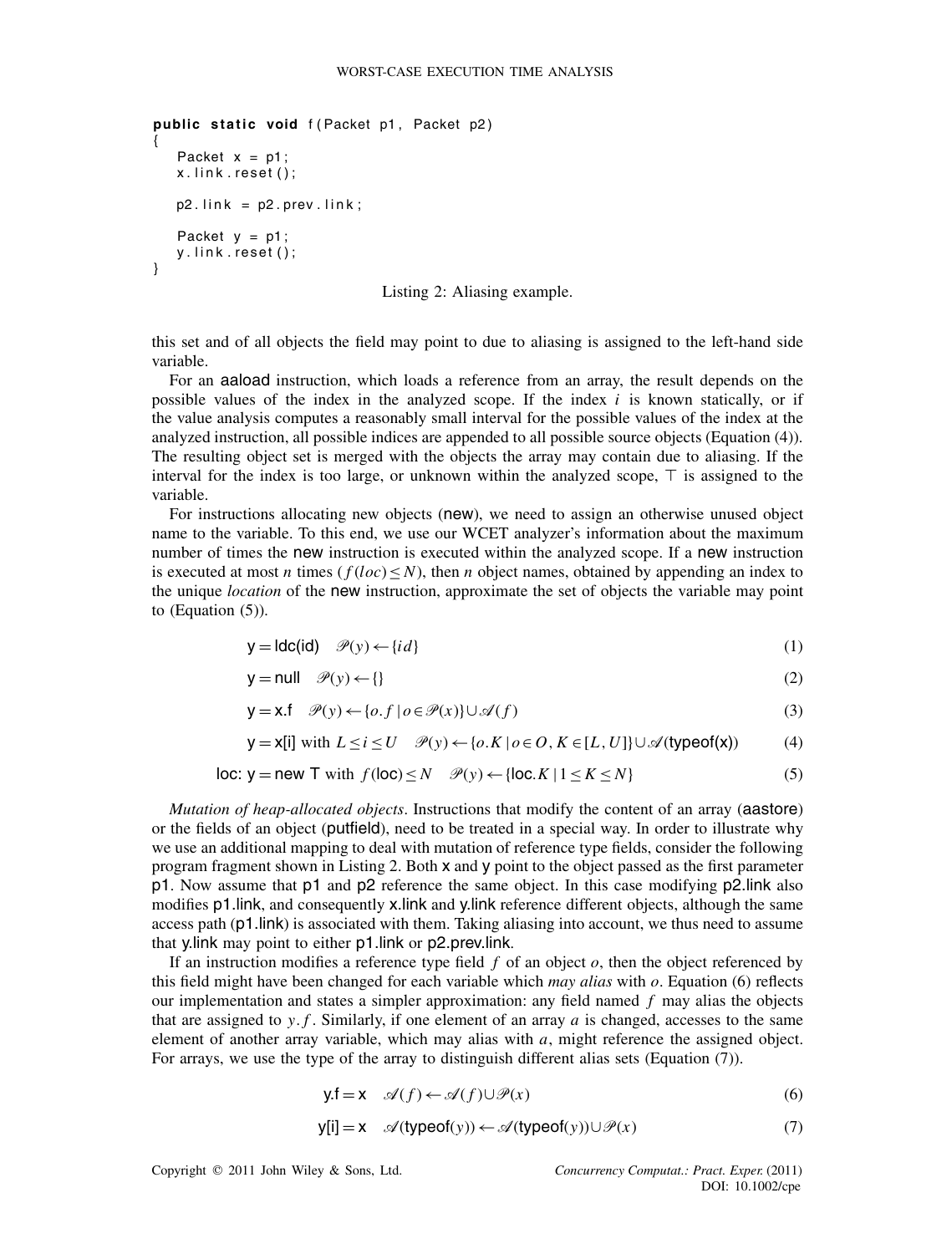#### *4.2. Determining persistency and IPET integration*

Given the results of the symbolic points-to analysis, the next task is to find out how many distinct objects are accessed within one scope. This is another optimization problem solved using IPET: Maximize the number of field accesses, with additional constraints enforcing that each object is only counted once. If the number of accessed objects can be shown to be less than or equal the associativity of the cache, the scope is a persistency region. Each handle access may be a cache miss at the first access only (LRU cache) or at some access (FIFO replacement).

The results of the object cache analysis are included in the timing model by adding *miss nodes* to the program model, or equivalently, cache miss variables to the ILP. Whenever an instruction might access an object named *o*, a cache miss node  $n \in cm$  (*o*) is added. To reflect that a cache miss implies a cache access, the execution frequency of this node has to be less than the execution frequency of the instruction accessing the object. Now assume that all objects in scope *S* are persistent. We need to assert that all persistent objects are loaded at most once. For each object name  $o$ , we add a linear constraint stating that the execution frequency of all cache miss nodes  $(cm(o))$  has to be less than or equal to the execution frequency of scope *S*:

$$
\sum_{n \in cm(o)} f(n) \le f(S)
$$

In our object cache design, there is no conflict between fields of the same object. Therefore, the same strategy is used for cache blocks in the object cache. For each potential access to cache block *b*, we introduce a cache miss node  $n \in cm(b)$ . In a persistency scope, the total execution frequency of these nodes is again less than or equal to the execution frequency of the scope.

$$
\sum_{n \in cm(b)} f(n) \le f(S)
$$

Note that if there is a lot of aliasing, counting objects becomes imprecise, as some of the objects will inevitably be counted more than once. A typical example is a tree-like data structure with both children and parent references. We believe that taking the results of a must-alias analysis into account should help to improve the analyzed hit rate for these examples. In general, however, it is intractable to always determine precise must-alias information. As a consequence, aliasing should be kept to the necessary minimum in hard real-time applications, which need to be analyzed statically.

#### 5. DESIGN SPACE EXPLORATION

The WCET analysis results will guide the design of the object cache. In the following section the evaluation methodology is explained and different cache organizations are analyzed with four different, object-oriented embedded Java benchmarks.

#### *5.1. WCET analysis-based architecture evaluation*

There is an important difference between exploring the timing of an architecture using average case benchmarking and worst-case timing analysis. For a given machine code representation of a benchmark, timings obtained for different architectures by executing the benchmarks all relate to the same instruction sequence. Even when using different compilers for different architectures, the frequency of different instructions and cache access patterns stays roughly the same. WCET analysis, however, computes the maximum time the benchmark needs on *any* path. As a consequence, changing one timing parameter of the architecture does not only change the WCET, but may also lead to a completely different worst-case path. This may cause the designer to draw the wrong conclusions when investigating one component of the architecture, e.g. the data cache.

As an example, consider investigating a set-associative data cache by means of WCET analysis. For one particular benchmark and a given associativity, assume there are two execution traces with roughly the same WCET. On one path, cache miss costs due to cache conflicts make up a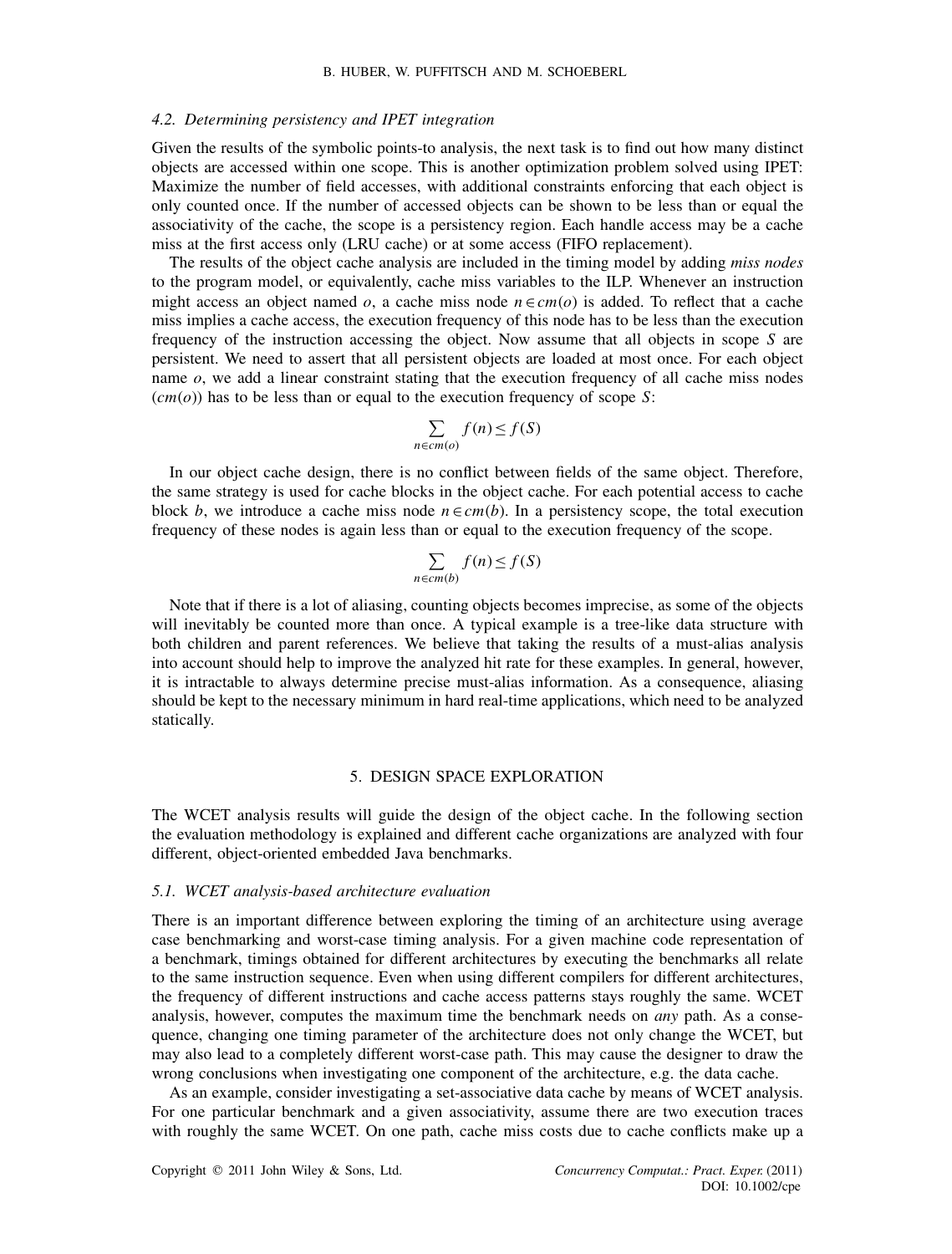significant fraction of the WCET, while in the second one, cache costs do not influence the WCET at all.

Increasing the associativity of the cache, to lower the number of cache conflicts, the first path will become significantly cheaper to execute. But the WCET will stay roughly the same, as the second path is now the dominating worst-case path. The designer might conclude that increasing the associativity has little effect on the execution time, if she is not aware that the worst-case path has changed. In general, while absolute comparisons (*X is better than Y*) are valid, relative comparisons (*X is twice as good as Y*) have to be analyzed carefully to avoid drawing wrong conclusions. This problem is well known amongst computer architecture designers aiming to minimize the worst-case timing delay in chip designs, but does not occur in simulation-based architecture evaluation.

We investigate the cache on its own, isolating it as far as possible from other characteristics of the target. Therefore, we do not suffer from the problem that a different worst-case path changes the relative contribution of e.g. arithmetic to load*/*store instructions. Still, it should be kept in mind that a change of the worst-case path might distort relative comparisons.

### *5.2. Evaluation methodology*

The best cache configuration depends on the properties of the next level in the memory hierarchy. Longer latencies favor longer cache blocks to amortize the miss penalty by possible hits due to spatial locality. Therefore, we evaluate two different memory configurations that are common in embedded systems: static memory (SRAM) and synchronous DRAM (SDRAM). For the SRAM configuration we assume a latency of two cycles for a 32-bit word read access. As an example of the SDRAM we select the IS42S16160B, the memory chip that is used on the Altera DE2-70 FPGA board. The latency for a read, including the latency in the memory controller, is assumed to be 10 cycles. The maximum burst length is 8 locations. As the memory interface is 16-bit, four 32-bit words can be read in 8 clock cycles. The resulting miss penalty for a single word read is 12 clock cycles, for a burst of four words 18 clock cycles. For longer cache lines the SDRAM can be used in page burst mode. With page burst mode, up to a whole page can be transferred in one burst. For shorter bursts the transfer has to be explicitly stopped by the memory controller. We assume the same latency of 10 clock cycles in page burst mode.

To evaluate the performance of the object cache, we analyzed the average number of miss cycles per access, i.e. cycles spent for accessing the main memory. All accesses to heap-allocated data are mapped to the object cache. They include accesses to the handle to resolve the indirection, accesses to the immutable object type reference, and accesses to data fields of the object.

If a field of an object is read, two (independent) accesses to the main memory are needed without caching: one to resolve the handle indirection and one to read the field. With the object cache two distinct cases have to be distinguished: on a field hit, the result is delivered without a memory access. If the field is a cache miss, but the handle is in the cache, the cache resolves the handle indirection and the individual field (or block of fields) has to be fetched from memory.

In the object cache, a two-word block comprising the handle and the object type is loaded if the object handle is not in the cache. If the field is bypassed, i.e. never cached because its index is too large, one word needs to be loaded from main memory on every access. For accessing the object's type (the reference to the class information), one access to the main memory is needed without a cache. When caching the class reference, on a miss in the object cache, a two-word block (comprising the handle and the class reference) is loaded into the cache.

While the main evaluation of the object cache is based on static WCET analysis, we also performed some average case measurements. For those measurements a cache simulation of standard caches and the split cache have been developed and integrated in the software simulator for JOP (JopSim).

#### *5.3. The benchmarks*

For the evaluation of different object cache configurations we used four different benchmarks. Lift is a tiny, but real-world, embedded application. It controls a lift in an automated factory. The next two benchmarks have two different implementations of JOP's TCP*/*IP stack at their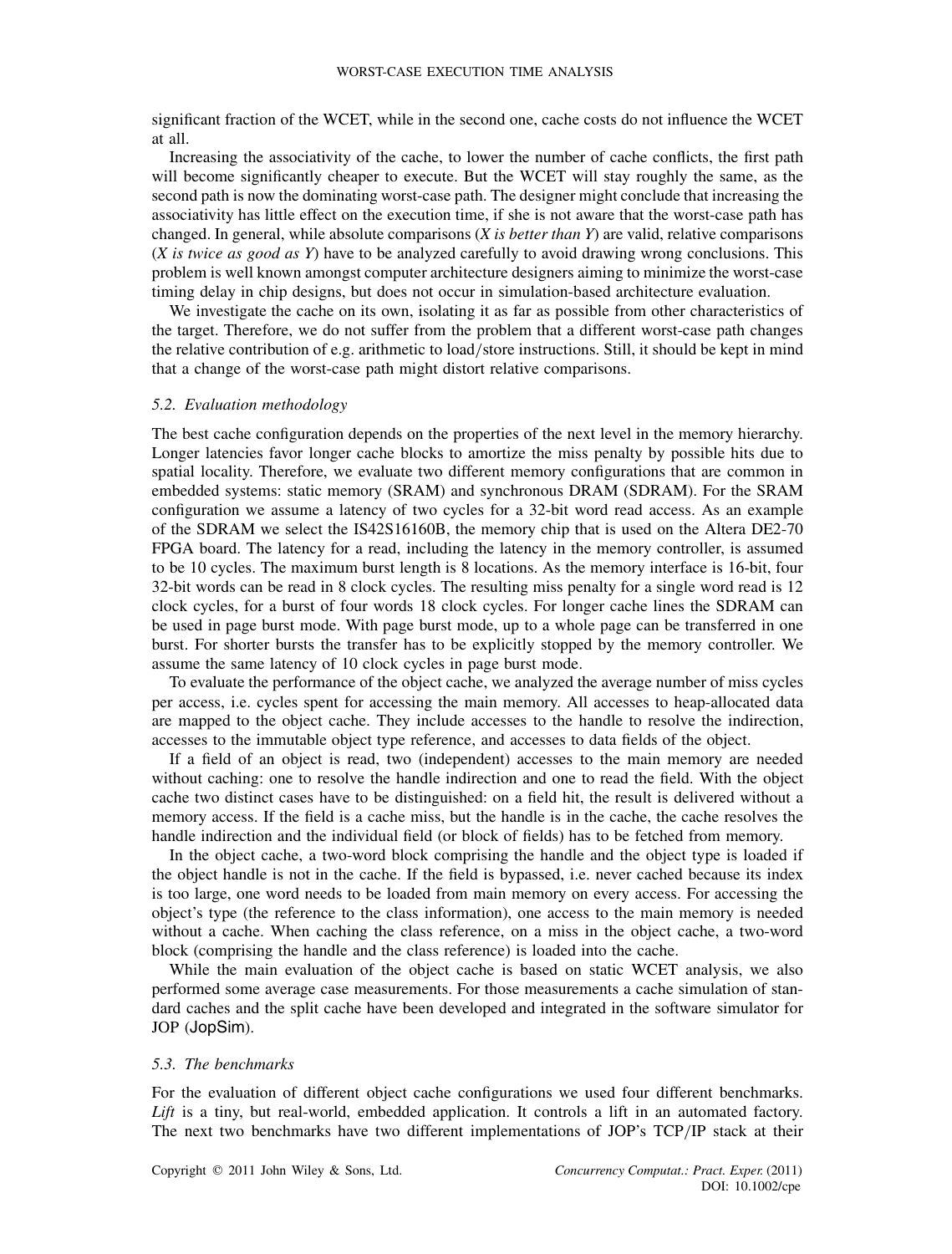## B. HUBER, W. PUFFITSCH AND M. SCHOEBERL

| Benchmark | Methods | Instructions |
|-----------|---------|--------------|
| Lift      | 13      | 1200         |
| UdpIp     | 32      | 1904         |
| Ejip      | 27      | 1423         |
| Cruiser   | 38      | 1667         |

Table I. List of benchmarks and properties.

Table II. Average case comparison of a standard and a split cache.

|           |          | Data cache 2 kB  |      | Split cache 2 kB             |             |  |
|-----------|----------|------------------|------|------------------------------|-------------|--|
| Benchmark | Accesses | Hit rate $(\% )$ |      | Miss cycles Hit rate $(\% )$ | Miss cycles |  |
| Lift      | 310      | 90.00            | 558  | 90.97                        | 492         |  |
| UdpIp     | 219      | 77.17            | 900  | 79.68                        | 771         |  |
| Ejip      | 422      | 78.35            | 1643 | 81.33                        | 1264        |  |
| Cruiser   | 784      | 87.02            | 1832 | 79.97                        | 2766        |  |

core. Both *UdpIp* and *Ejip* are artificial client*/*server applications exchanging data via the TCP*/*IP stack. Although the client and server code are artificial, the TCP*/*IP stack, which contains most of the code, is also used in industrial applications. The benchmarks are part of the embedded Java benchmark JemBench [33].

The final application (*Cruiser*), chosen for the evaluation, is a cruise control that controls the throttle and brake of a simple car model. The application reads speed sensor messages from each wheel and target speed messages from a higher level control system. One thread per wheel filters the speed messages. A speed manager thread fuses the filtered wheel speeds and provides the current speed and the target speed to the actual control algorithm. The thread to dispatch messages to the individual threads for further processing is the most interesting thread for our analysis, as it accesses a number of objects while parsing the raw message and translating it to an internal representation.

Table I summarizes the benchmarks used. The column *Methods* gives that static method count of analyzed and executed methods, the column *Instructions* the static instruction count (bytecodes) of the benchmark.

# *5.4. Split caches*

To evaluate whether the split cache for data accesses is a reasonable design, we perform an average case comparison between a standard data cache and the split cache. The comparison includes all data memory accesses except accesses to the stack and array accesses. The stack is cached in its own cache and we do not (yet) have a time-predictable solution for array accesses in the split cache. The numbers are collected with a cache simulation executed in the software simulator (JopSim) of JOP.

The standard data cache is a four-way set-associative cache with a block size of 4 words and 32 blocks per set  $(2 \text{ kB})$ . The split cache consists of two direct-mapped caches for constants and static variables, respectively, and an object cache. The direct-mapped cache for constants has 64 cache blocks with four words each (1 kB), the cache for static variables has 32 cache blocks with four words each (512 B). The object cache has eight ways, four blocks per object, and four words per block (512 B for field data). In total, both the standard data cache and the split cache have a size of 2 kB.

In both configurations, array accesses go directly to main memory. In our benchmark set, the number of array accesses is, on average, in the same order as the number of field accesses. Therefore, their impact on the embedded benchmarks does not dominate as one may suspect. Nevertheless, a full split cache implementation will also provide a solution for arrays.

Table II shows the comparison results between the two cache designs. The column *Accesses* gives the dynamic count of memory accesses (excluding instruction, stack, and array accesses). The miss cycles are calculated for the SDRAM configuration.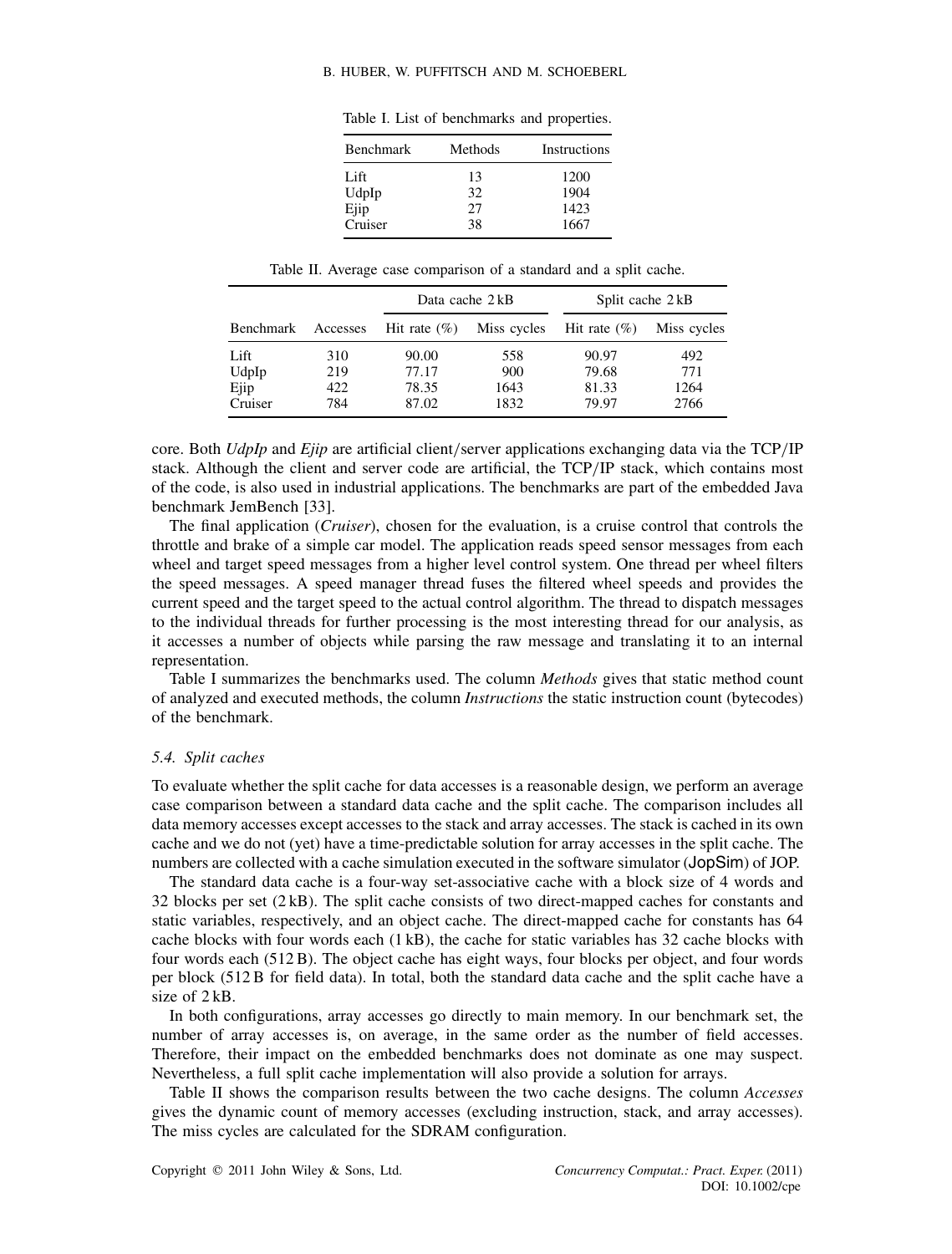The hit rate and number of miss cycles is in the same range for both configurations. Three of the four benchmarks perform slightly better with the split cache than with the standard cache. We contribute this performance enhancement to the elimination of cache conflicts between constants and variables, and to the higher associativity of the object data cache.

# *5.5. The object cache*

The object cache is evaluated with two different main memory configurations and different block sizes for the SDRAM configuration. The vertical axis in all figures shows the statically analyzed miss cycles per memory access for object field, object handle, and type information. The baseline without a cache uses single word accesses, the cache versions access memory in bursts corresponding to the block length. Therefore, non-cached accesses take 12 cycles for the SDRAM configuration and 2 cycles for the SRAM configuration. The horizontal axis is labeled with the abbreviations of different object cache configurations. The leftmost data points (NO) give the number of memory access cycles without a cache. The label n*/*k corresponds to a configuration with *n* ways, with *k* words of object data. The cache size is therefore  $4 \times k \times n$  bytes.

The cache miss cycles for the SDRAM configuration, using a block size of four words, are illustrated in Figure 3. Each line represents the results for one benchmark. The miss cycles per access vary greatly depending on the benchmark. For most benchmarks an associativity of 4–8 is enough to reduce the access time considerably. The analyzed methods of the Lift benchmark access few objects, but do so frequently, and thus the results for this benchmark are the best. The other benchmarks have a lower degree of temporal locality in their field accesses, but using the object cache still gives a considerable improvement over not caching heap-allocated data at all.

The tradeoff between different block sizes for the SDRAM configuration is shown in Figure 4. The optimal configuration varies between the benchmarks, depending on the size of the objects, and the spatial locality of field accesses. For small caches the configuration with single word loads performs best as not enough spatial locality can offset the higher miss penalty due to a block load. If the cache is sufficiently large, a block size of four words turns out to be a good choice for the Ejip and Lift benchmark. The Cruiser benchmark has apparently less spatial locality and even for the SDRAM configuration single word load gives the best performance.

The results for the SRAM configuration are shown in Figure 5. We used one-word block, as this fits the characteristics of the fast SRAM memory best. The general trend is similar to the



Figure 3. Analyzed cache miss cycles per memory access (SDRAM, four word blocks).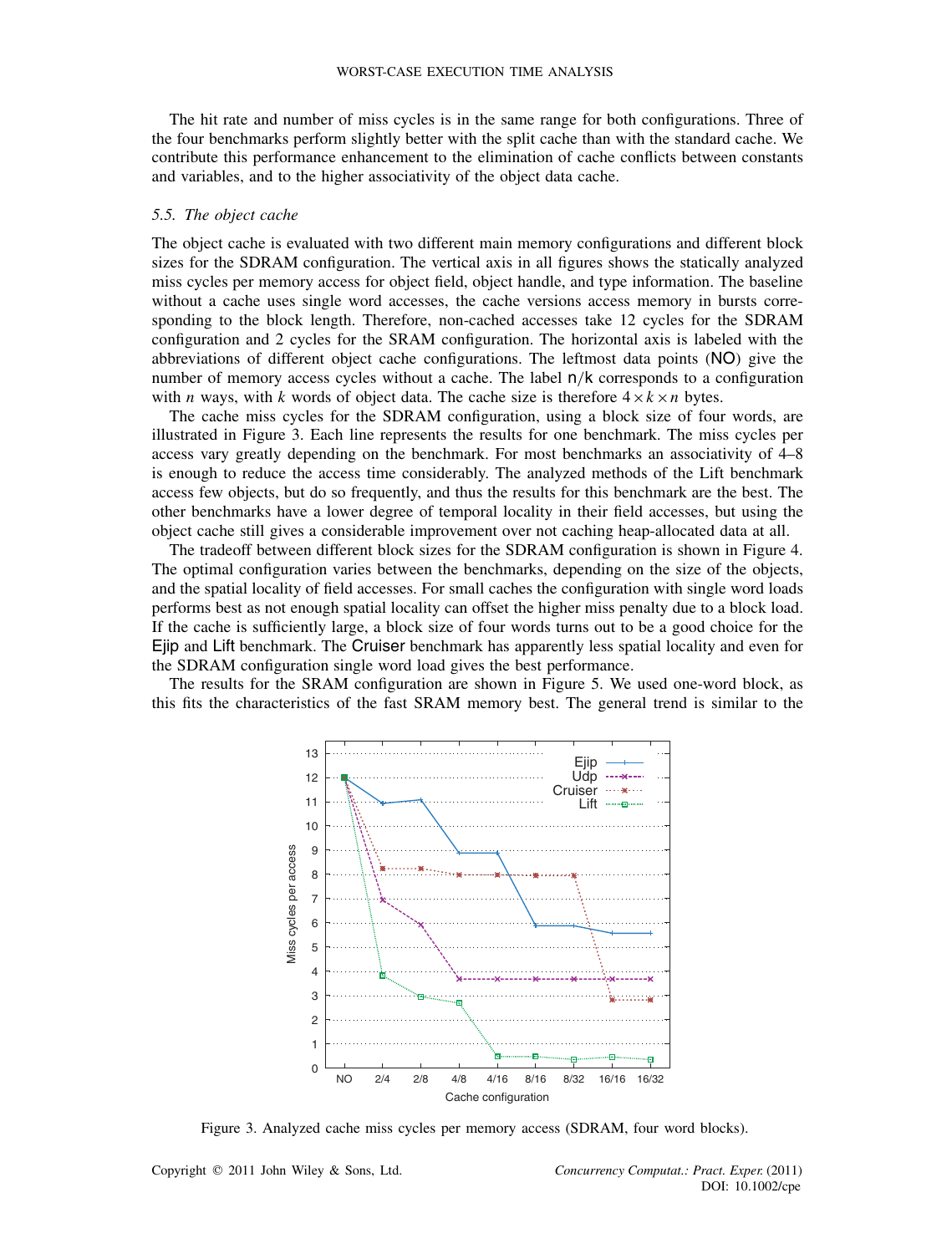

Figure 4. Analyzed cache miss cycles per memory access. Evaluation of different block sizes for selected benchmarks (SDRAM).



Figure 5. Analyzed cache miss cycles per memory access (SRAM, one word blocks).

SDRAM configuration. However, the benefit of using the object cache design for this memory is, as expected, not as big as for the SDRAM configuration. Moreover, accessing two words on each object handle miss incurs a higher relative penalty than for SDRAM, which results in a higher number of cache miss cycles for benchmarks with low hit rates, such as Ejip. Therefore, with this configuration the handle and type information should be loaded individually.

In Table III, the total cache miss cycles for the same configuration are shown for both average case simulations and the static analysis. Unfortunately, the results are not directly comparable, as the number of memory access cycles differs, even if no cache is used. This is because the measurements do not execute the worst-case path maximizing the number of cache miss cycles. Nevertheless,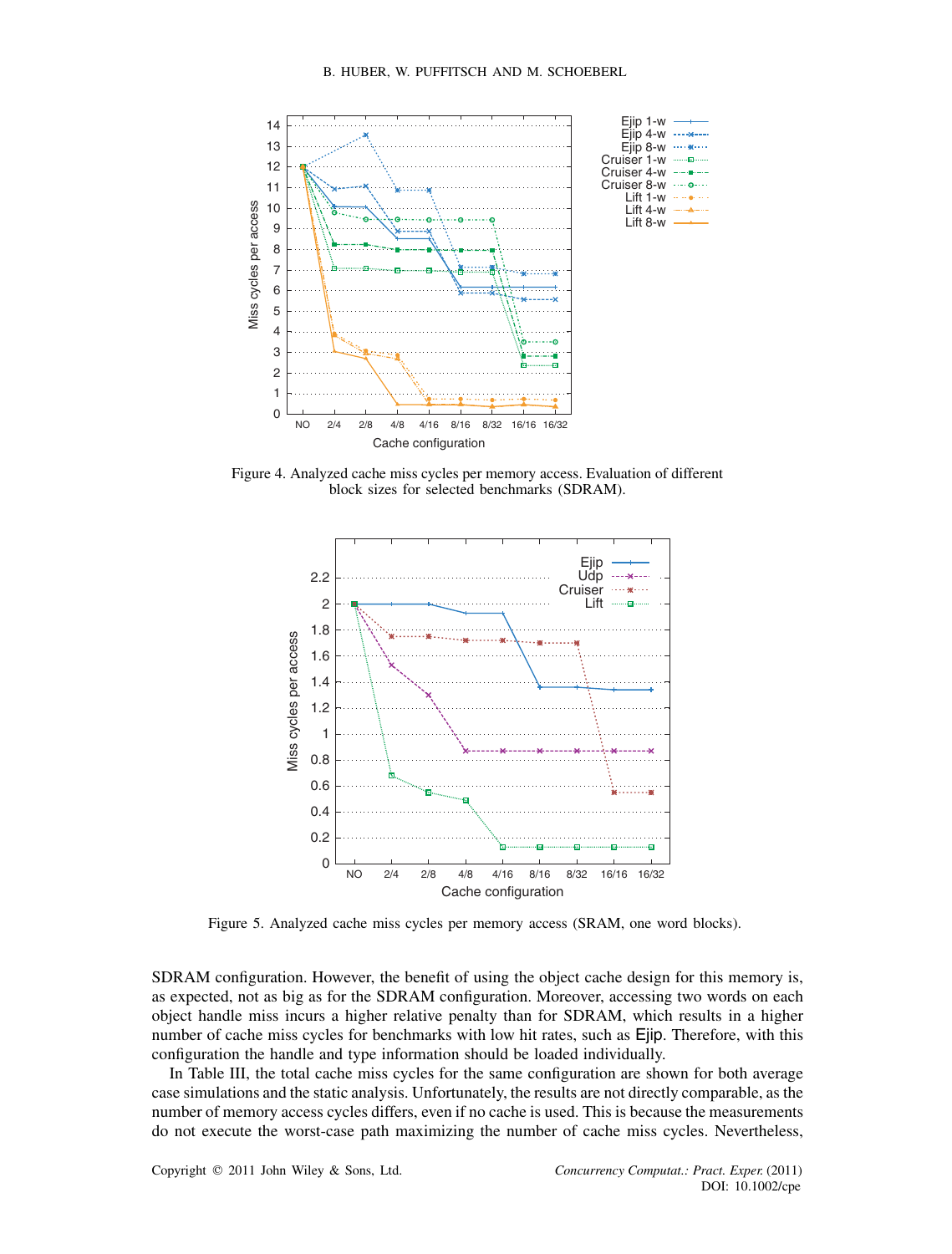#### WORST-CASE EXECUTION TIME ANALYSIS

|                  | No cache | 2/4  | 2/8  | 4/8  | 4/16 | 8/16 | 8/32 | 16/16 | 16/32 |
|------------------|----------|------|------|------|------|------|------|-------|-------|
| Ejip measured    | 1734     | 646  | 670  | 574  | 574  | 491  | 491  | 402   | 402   |
| Ejip analyzed    | 2748     | 2502 | 2538 | 2034 | 2034 | 1346 | 1346 | 1276  | 1276  |
| Udp measured     | 792      | 125  | 113  | 106  | 106  | 106  | 106  | 106   | 106   |
| Udp analyzed     | 1272     | 736  | 628  | 390  | 390  | 390  | 390  | 426   | 426   |
| Cruiser measured | 3108     | 430  | 430  | 334  | 334  | 320  | 320  | 320   | 320   |
| Cruiser analyzed | 4476     | 3074 | 3074 | 2978 | 2978 | 2964 | 2964 | 1052  | 1052  |
| Lift measured    | 3024     | 360  | 354  | 354  | 186  | 186  | 168  | 186   | 168   |
| Lift analyzed    | 5544     | 1764 | 1362 | 1242 | 222  | 222  | 168  | 222   | 168   |

Table III. Measured and analyzed total cache miss cycles (SDRAM, four word blocks).

there are several interesting points to observe. The benchmarks show similar characteristics in both simulations and static analysis: For the Lift benchmark, the cache is most effective, while it is least effective for Ejip. In the simulations, a rather low associativity already gives good benefits. In contrast, the analysis needs at least twice as many ways before cache miss cycles drop significantly. We believe that this is partly due to the fact that in a worst-case scenario more objects are accessed. The other reason is probably the static and rather coarse grained nature of persistency scopes. Over all, the analyzed number of cache miss cycles (the miss penalty) is  $3\% -46\%$  of the access cycles needed without a cache.

#### 6. CONCLUSION

In this paper, we discussed the use of WCET analysis techniques for computer architecture exploration. Using static timing analysis in an early design stage helps to identify whether it will be possible to derive precise execution time bounds. For real-time systems, it is therefore a good complement to evaluation based on simulation.

We have applied this approach to the design of the object cache, a data cache for heap-allocated objects. The evaluation results for the static analysis we developed demonstrate that for this cache design, it is possible to derive useful static bounds on cache miss costs. To the best of our knowledge, in the presence of heap-allocated objects, no comparable results have been achieved for other data cache designs.

We have evaluated different object cache configurations with four non-trivial application benchmarks. Using a safe static analysis, it is possible to show that the analyzed number of cache miss cycles is 3–46% of the access cycles needed without a cache. The results also show that object field accesses have a relatively low spatial locality. For SDRAM with 10 cycles latency and 2 cycles read delay, using four word cache blocks turned out to be a good compromise.

We believe that applying WCET analysis techniques to evaluate computer architecture features is worth the effort. We use the insights obtained so far for the implementation of JOP's split cache architecture. We will further investigate the potential and shortcomings of this technique, and plan to apply it to obtain quantitative comparisons of other components.

# **REFERENCES**

- 1. Schoeberl M, Puffitsch W, Pedersen RU, Huber B. Worst-case execution time analysis for a Java processor. *Software*: *Practice and Experience* 2010; **40**(6):507–542.
- 2. Huber B, Puffitsch W, Schoeberl M. WCET driven design space exploration of an object caches. *Proceedings of the Eighth International Workshop on Java Technologies for Real-time and Embedded Systems* (*JTRES 2010*). ACM: New York, NY, U.S.A., 2010; 26–35.

<sup>3.</sup> Wilhelm

R, Engblom J, Ermedahl A, Holsti N, Thesing S, Whalley D, Bernat G, Ferdinand C, Heckmann R, Mitra T, Mueller F, Puaut I, Puschner P, Staschulat J, Stenström P. The worst-case execution time problem—Overview of methods and survey of tools. *Transactions on Embedded Computing Systems* 2008; **7**(3):1–53.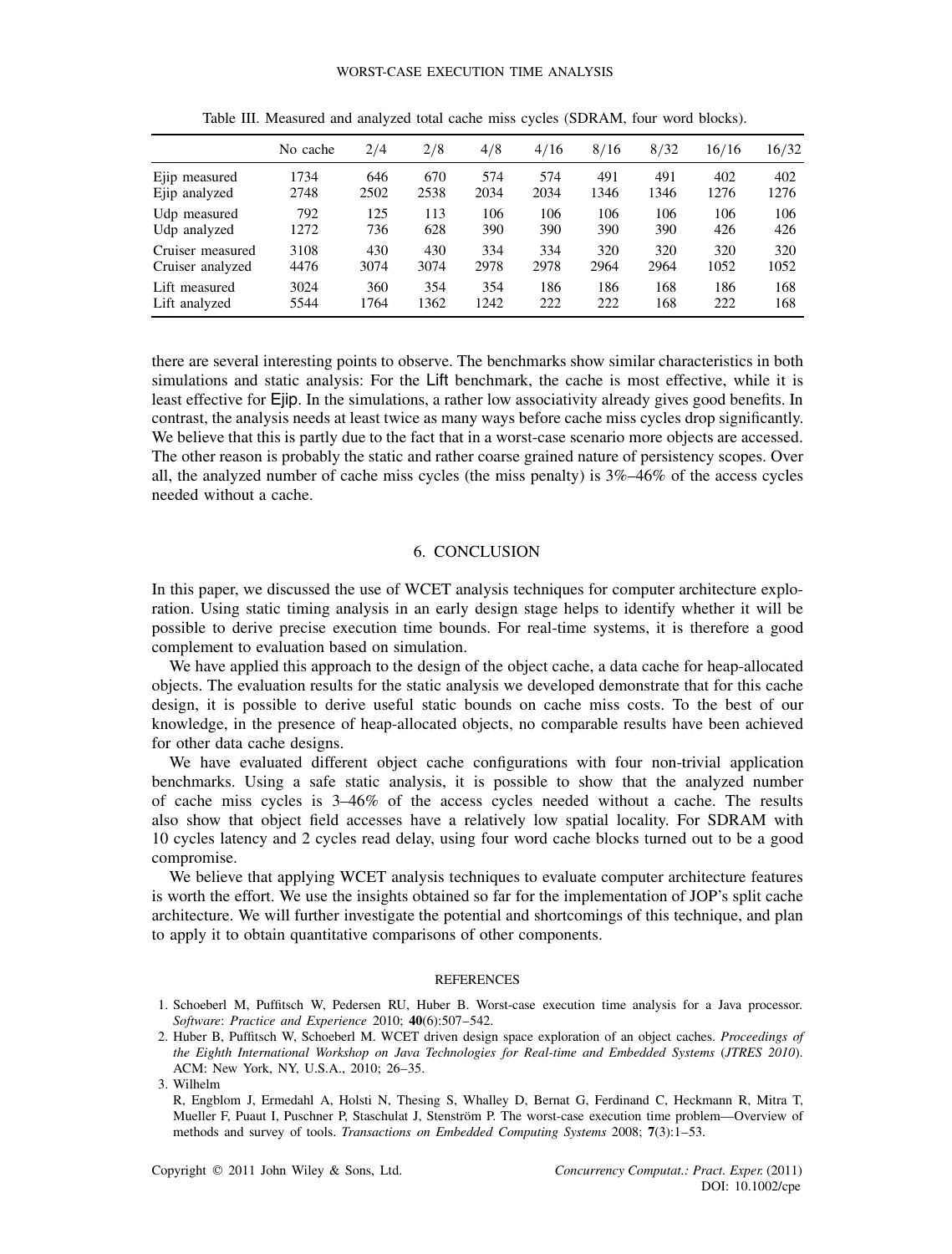- 4. Puschner P, Schedl A. Computing maximum task execution times—A graph-based approach. *Journal of Real-Time Systems* 1997; **13**(1):67–91.
- 5. Patterson DA. Reduced instruction set computers. *Communications of the ACM* 1985; **28**(1):8–21.
- 6. Ferdinand C, Wilhelm R. Efficient and precise cache behavior prediction for real-time systems. *Real-Time Systems* 1999; **17**(2–3):131–181.
- 7. Cullmann C, Ferdinand C, Gebhard G, Grund D, Maiza C, Reineke J, Triquet B, Wilhelm R. Predictability considerations in the design of multi-core embedded systems. *Proceedings of Embedded Real Time Software and Systems*, Toulouse, France, 2010.
- 8. Lundqvist T, Stenström P. Timing anomalies in dynamically scheduled microprocessors. *Proceedings of the 20th IEEE Real-time Systems Symposium* (*RTSS 1999*). IEEE Computer Society: Washington, DC, U.S.A., 1999;  $12 - 21$ .
- 9. Engblom J, Ermedahl A, Sjödin M, Gustafsson J, Hansson H. Worst-case execution-time analysis for embedded real-time systems. *International Journal on Software Tools for Technology Transfer* (*STTT*) 2003; **4**(4): 437–455.
- 10. Lundqvist T, Stenström P. A method to improve the estimated worst-case performance of data caching. *RTCSA '99*: *Proceedings of the Sixth International Conference on Real-time Computing Systems and Applications*. IEEE Computer Society: Washington, DC, U.S.A., 1999; 255–262.
- 11. Vera X, Lisper B, Xue J. Data caches in multitasking hard real-time systems. *RTSS '03*: *Proceedings of the 24th IEEE International Real-time Systems Symposium*. IEEE Computer Society: Washington, DC, U.S.A., 2003; 154–165.
- 12. Schoeberl M. Time-predictable cache organization. *Proceedings of the First International Workshop on Software Technologies for Future Dependable Distributed Systems* (*STFSSD 2009*). IEEE Computer Society: Tokyo, Japan, 2009; 11–16.
- 13. Schoeberl M, Puffitsch W, Huber B. Towards time-predictable data caches for chip-multiprocessors. *Proceedings of the Seventh IFIP Workshop on Software Technologies for Future Embedded and Ubiquitous Systems* (*SEUS 2009*) (*Lecture Notes in Computer Science*, vol. 5860). Springer: Berlin, 2009; 180–191.
- 14. Williams I, Wolczko M. An object-based memory architecture. *Proceedings of the Fourth International Workshop on Persistent Object Systems*, Martha's Vineyard, MA, U.S.A., 1990; 114–130.
- 15. Williams IW. Object-based memory architecture. *PhD Thesis*, Department of Computer Science, University of Manchester, 1989.
- 16. Vijaykrishnan N, Ranganathan N. Supporting object accesses in a Java processor. *IEE Proceedings—Computers and Digital Techniques* 2000; **147**(6):435–443.
- 17. Wright G, Seidl ML, Wolczko M. An object-aware memory architecture. *Science of Computer Programming* 2006; **62**(2):145–163.
- 18. Schoeberl M. Time-predictable computer architecture. *EURASIP Journal on Embedded Systems* 2009; **2009**:2:1–2:17.
- 19. Edwards SA, Lee EA. The case for the precision timed (PRET) machine. *DAC '07*: *Proceedings of the 44th Annual Conference on Design Automation*. ACM: New York, NY, U.S.A., 2007; 264–265.
- 20. Heckmann R, Langenbach M, Thesing S, Wilhelm R. The influence of processor architecture on the design and results of WCET tools. *Proceedings of the IEEE* 2003; **91**(7):1038–1054.
- 21. Lickly B, Liu I, Kim S, Patel HD, Edwards SA, Lee EA. Predictable programming on a precision timed architecture. *Proceedings of the International Conference on Compilers, Architecture, and Synthesis for Embedded Systems* (*CASES 2008*), Altman ER (ed.). ACM: Atlanta, GA, U.S.A., 2008; 137–146.
- 22. Liu I, Reineke J, Lee EA. A PRET architecture supporting concurrent programs with composable timing properties. *2010 Conference Record of the 44th Asilomar Conference on Signals, Systems and Computers*, Asilomar, CA, U.S.A., 2010.
- 23. Whitham J, Audsley N. Time-predictable out-of-order execution for hard real-time systems. *IEEE Transactions on Computers* 2010; **59**(9):1210–1223.
- 24. Whitham J, Audsley N. Implementing time-predictable load and store operations. *Proceedings of the International Conference on Embedded Software* (*EMSOFT 2009*), Grenoble, France, 2009.
- 25. Puffitsch W. Data caching, garbage collection, and the Java memory model. *Proceedings of the Seventh International Workshop on Java Technologies for Real-time and Embedded Systems* (*JTRES 2009*). ACM: New York, NY, U.S.A., 2009; 90–99.
- 26. Schoeberl M. A Java processor architecture for embedded real-time systems. *Journal of Systems Architecture* 2008; **54**(1–2):265–286.
- 27. Uhrig S, Wiese J. jamuth: an IP processor core for embedded Java real-time systems. *Proceedings of the 5th International Workshop on Java Technologies for Real-time and Embedded Systems* (*JTRES 2007*). ACM Press: New York, NY, U.S.A., 2007; 230–237.
- 28. Zabel M, Preusser TB, Reichel P, Spallek RG. Secure, real-time and multi-threaded general-purpose embedded Java microarchitecture. *Proceedings of the 10th Euromicro Conference on Digital System Design Architectures, Methods and Tools* (*DSD 2007*), Lübeck, Germany, 2007; 59–62.
- 29. Schoeberl M. A time-predictable object cache. *Proceedings of the 14th IEEE International Symposium on Object/Component/Service-oriented Real-time Distributed Computing* (*ISORC 2011*), Newport Beach, CA, U.S.A., 2011.